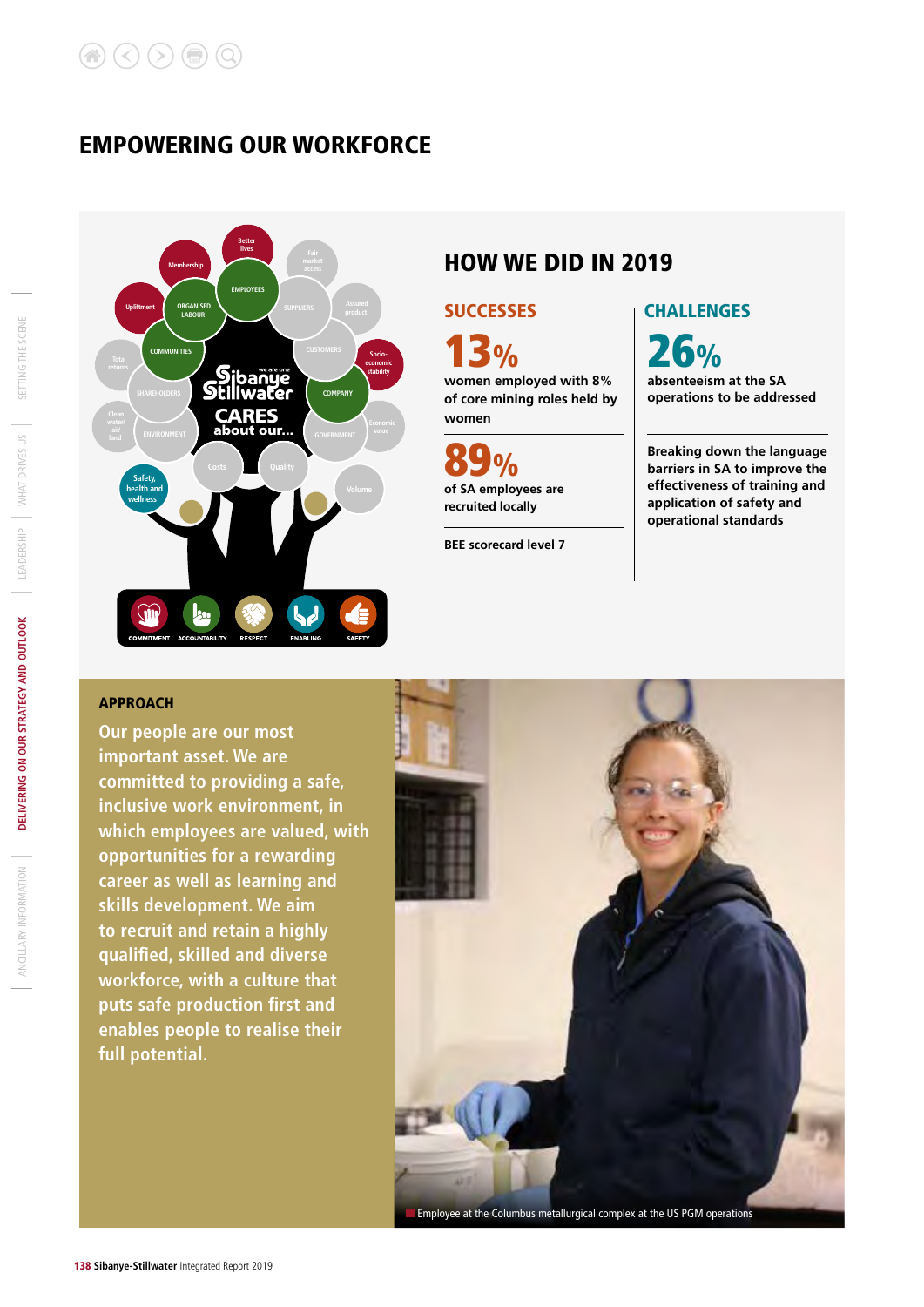# 

Our operations employ 84,521 people (including contractors) in the US and at the SA operations in a wide variety of trades and professions, which include *inter alia* miners, mechanics, accountants, geologists and IT specialists. We pay competitive salaries that, in addition to a basic wage, include significant variable incentives and other benefits. Local recruitment is a priority, enabling employees to provide for their families, and by extension, the broader community. Sibanye-Stillwater is a significant employer in the regions in which it operates – our US PGM operations are the largest private, industrial employer in the state of Montana, while we are one of the top four private sector employers in South Africa.

Significant growth and geographical diversification in the past few years has challenged our human resources (HR) function to constantly expand its knowledge base in order to realise our strategic objectives.

While our overall HR strategy allows for regional autonomy, performance standards are regularly reviewed and revised at Group level. Our HR policies and development programmes are designed to meet the needs of employees within diverse

socio-economic environments and adhere to various legislative requirements.

We strive to engage meaningfully with all employee and organised labour representatives in terms of our visible felt leadership principle and our social compact.

In South Africa, our five-year HR strategy, People@Sibanye-Stillwater, that incorporates our employee value proposition and provides a road map of continuous improvement to 2021 is in the process of being aligned to our organisational growth strategy. The organisational growth strategy supports Sibanye-Stillwater's strategic objectives, and is aimed at fostering future ready leadership, creating an enabling work environment, embedding and stimulating trust-based employee engagement and driving value-based decision making at all levels within Sibanye-Stillwater. Our structured process reviews system capabilities, and the quality of outputs and efficiencies, to support the business in remaining compliant and in touch with the fast-changing technological landscape. The elements of the HR strategic framework remained intact during 2019 with the aim still being to attract, grow, enable and retain high-performing leadership.

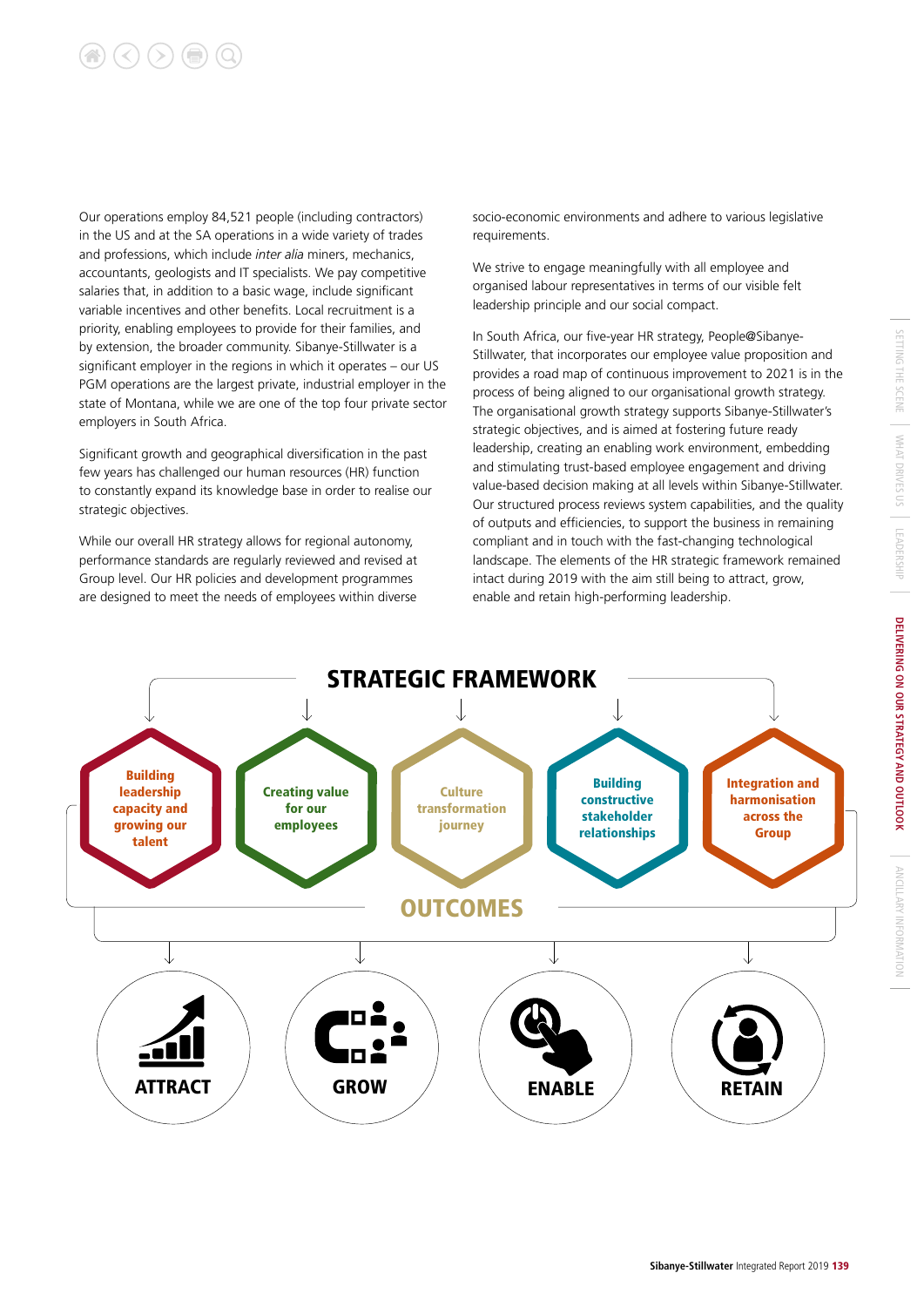#### EMPLOYEE VALUE PROPOSITION





ANCILLARY INFORMATION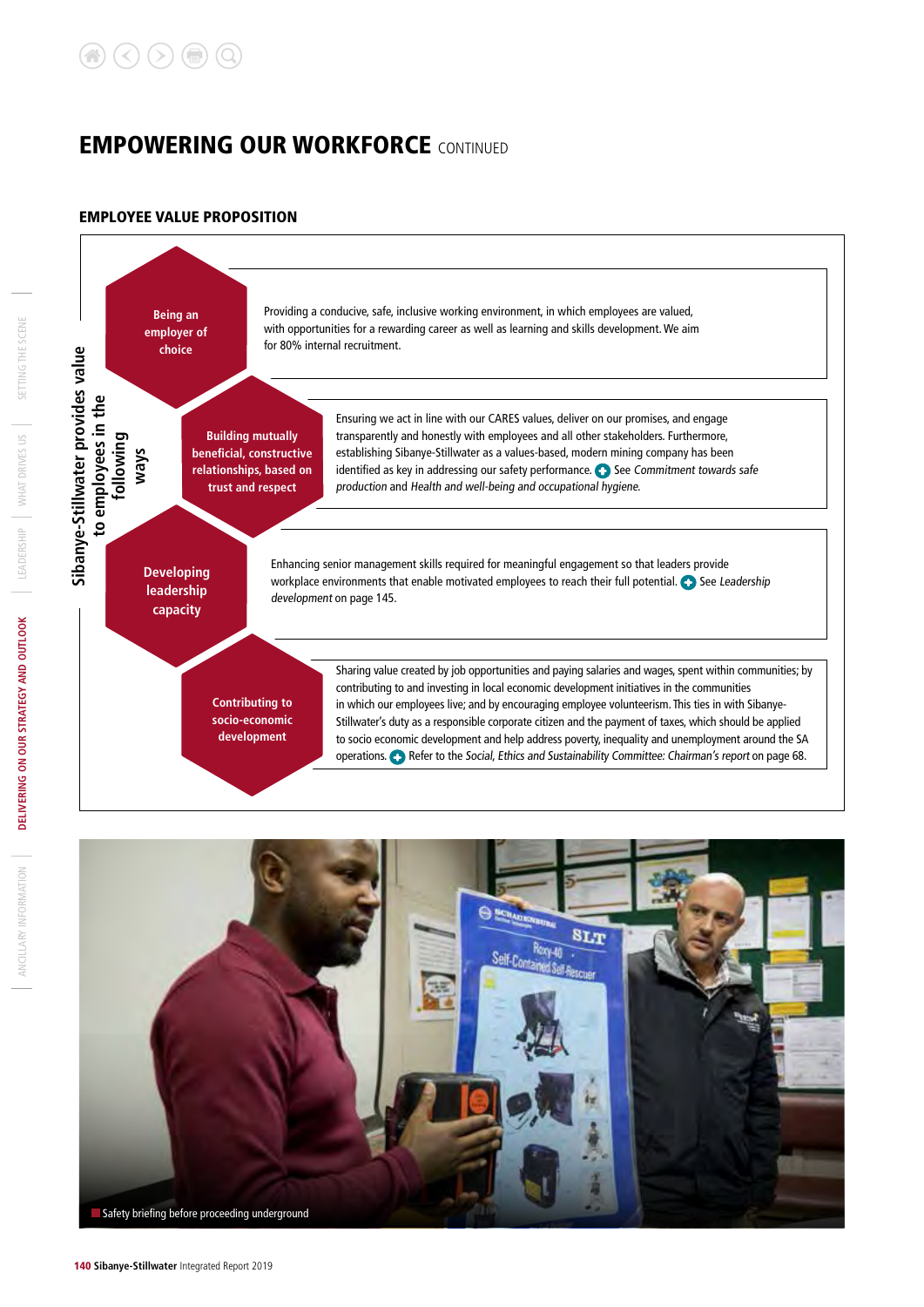#### CULTURE GROWTH PROGRAMME

Our culture growth programme was launched on 11 November 2019, which will be a significant part of our continued drive towards achieving a zero harm environment and ensuring a values based culture.

The purpose of the programme is to unite and align all our people, behaviours and actions behind a shared values-based culture. This was assessed as a vital initiative after several years of growth and change within the Group, amalgamation of many teams and companies, and periods of disappointment and uncertainty. This inclusive culture will enable us to deliver on our purpose of improving lives and our vision of superior value creation for all our stakeholders.

To drive the culture growth programme, a new dedicated function called Organisational Growth has been established to facilitate the implementation, while the respective operations and service function executives will own the cultural transformation within their areas. The culture growth framework (see diagram below) will guide the execution of the strategy through the simultaneous pulling of five levers (leadership, shared purpose, organisational wiring, measurement and capacity, and capability building) and ensure alignment of the initiatives at each level within the organisation. For each of the levers, initiatives will be designed and executed for the different levels of the organisation. Each operating segment and service function will launch customised initiatives to meet their individual needs which will require employee involvement. Each employee is going to be instrumental in shaping our shared values-based organisational culture.

As a significant contributor to the safety improvement success of our SA gold operations, the operations have executed several culture transformation initiatives over the last 18 months and provide a real example of their positive effects. Their culture transformation execution plan has been aligned with the culture growth programme in order to leverage some of the Group-wide initiatives while continuing the successful initiatives to date. Similarly, individual culture transformation strategies and execution plans are being implemented within the US PGM operations, SA PGM operations and the service functions. As an example, 3,000 employees have been interviewed through face-to-face 'connection sessions' across the Kroondal and Rustenburg operations, with the process due to be extended to over 9,000 employees including at the Marikana operations. The insights gained will be used to address employee concerns and improve the environment within which they work.

#### **Formula for success**

As part of the Group-wide culture growth programme, we have initiated the 'Formula for success' process at our SA gold operations and SA integrated services functions, with the SA PGM operations to soon follow in 2020. This process is designed to identify and co-create our desired future values-based culture involving all our employees across our SA operations.

This inclusive culture will organically become the 'way we work', including the associated leadership style, behaviours and actions that will govern our daily interactions with each other, our organisation and our stakeholders.

All employees will be asked what we need to do more of and less of to take Sibanye-Stillwater to the next level. Opinions will be presented to employees for voting and will ultimately form the basis for our cultural blueprint, which will be officially unveiled to all in the second quarter of 2020.





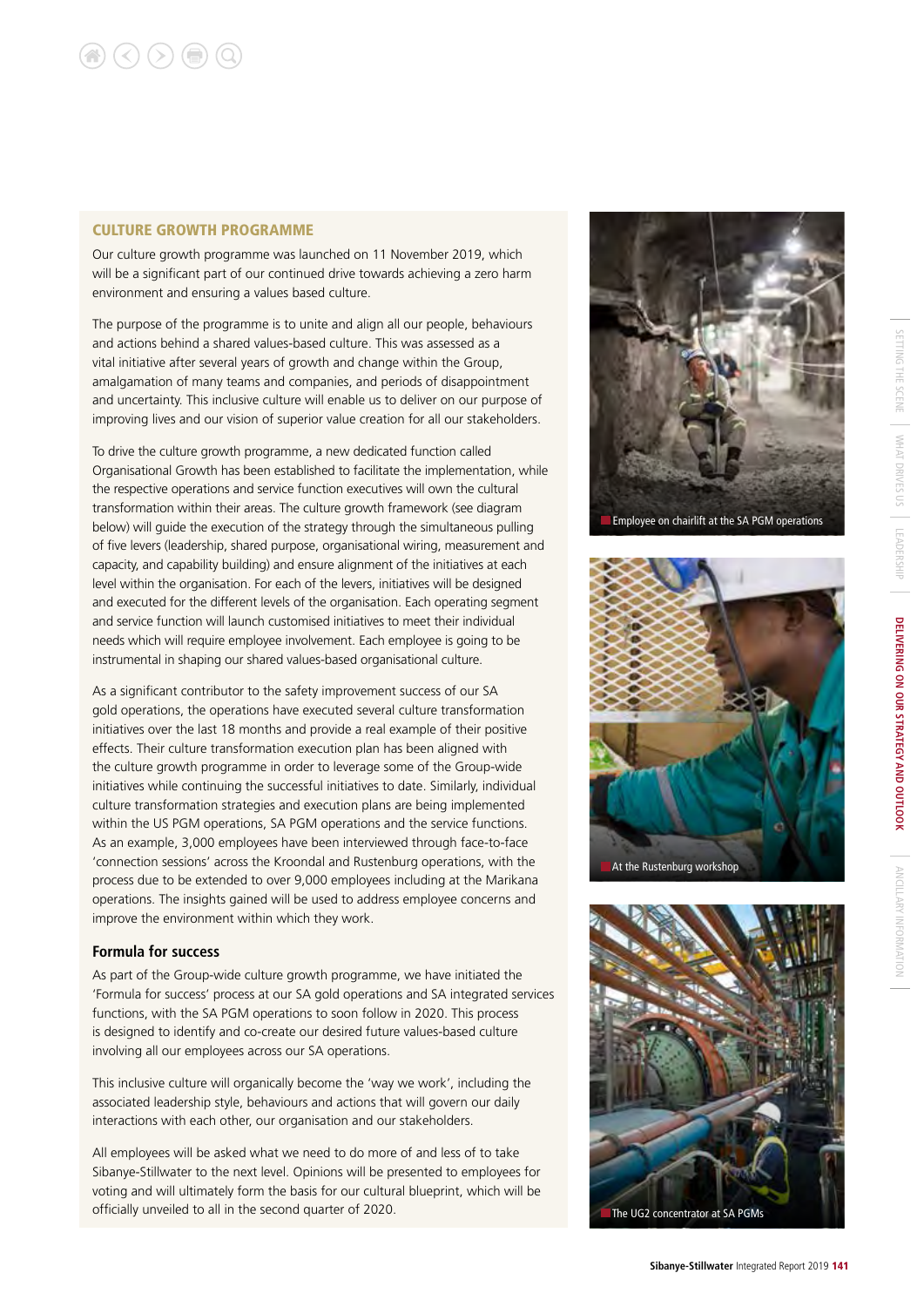



SETTING THE SCENE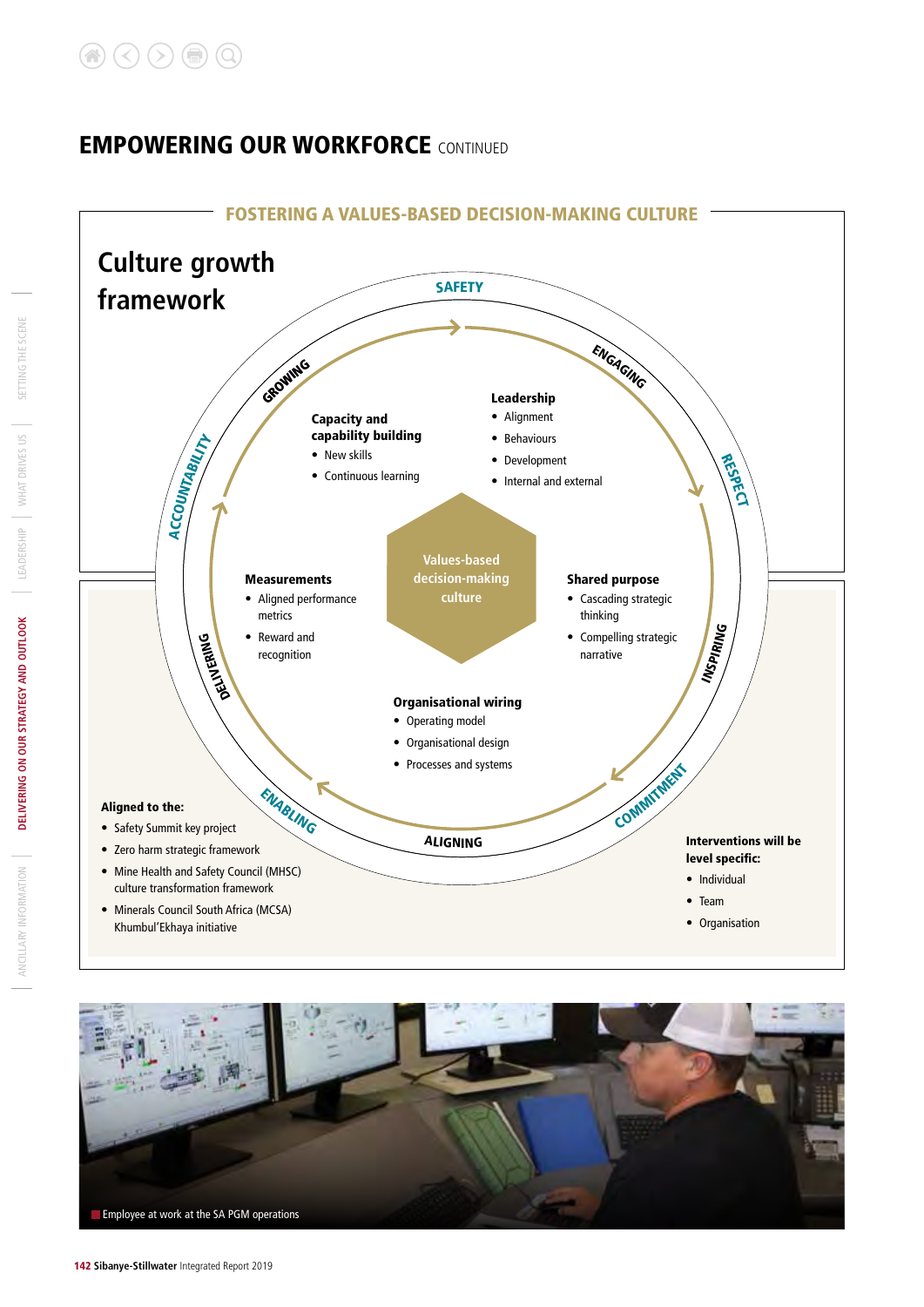#### HR SYSTEMS

As part of the digitalisation process, the HR function is making greater use of technology and is working closely with the IT function to develop systems to manage its services. These systems are being implemented at the SA gold and PGM operations, except for Marikana, where these processes will be rolled out at the beginning of March 2020.

The automated recruitment system we started using at the SA operations in 2018 has reduced the time and cost involved in conventional evaluation of applications by 60%. The system will be integrated with other electronic employee services for efficient data processing and to include communities in online learning platforms. The new recruitment model focuses initially on internal candidates via the intranet as well as previously retrenched employees before any vacant posts are advertised externally. Filters, in the form of five key questions, are also used to streamline the process. Much paperwork has been eliminated by taking this process online.

The information management system (contractor management, automation and digitalisation of employee services, such as leave and sick days, and harmonisation of remuneration and benefits), which we invested in during 2018, assists and enables sustainable business continuity. This system also facilitates the identification of HR-related business risks. The use of this HR and payroll solution makes possible overtime and leave monitoring and blocking to ensure compliance with basic conditions of employment. The system simplified and improved efficiency as the inputs interact directly with time and attendance. It can also assist with monitoring legal compliance with safety and health requirements, such as safety training, heat tolerance screening and annual medical assessment.

We are in the process of consolidating one stop shops at all our operations for the purposes of centralising all HR transactional services, as part of our drive to improve the electronic experience for more employees. There are currently two such centres at the SA PGM operations, one at Marikana and one at Rustenburg. These will be consolidated in 2020. At the SA gold operations, our one stop shop operates from Libanon, with a satellite centre at Beatrix for logistical reasons.

We have also focused our efforts in 2019 on the improvement of our data management for improved and efficient reporting in line with our business processes and operating model. As the company grew, we identified the need to establish our information standards to enable the alignment of HR information when acquisitions take place. The team has actively been reviewing the Group Standards in HR to enable effective reporting outputs and management of data integrity. This has allowed us to systematically grow system tools enabling effective and efficient people management in our employee self-service platform. This platform allows for employees to retrieve information on their own personal human resources transactions, e.g. leave requests or overtime schedules.

#### TIME AND ATTENDANCE

A review of time and attendance was conducted in 2018 at the SA operations. The process measured compliance with legislated basic conditions of employment as well as health and safety regulations, including certified fitness to work, so that employees would not suffer the consequences of exceeding the maximum 40 hours a week.

Employees are compensated for overtime work performed. However, to encourage employees to be more productive during normal working hours and promote good governance, our overtime policy has been revised and has resulted in a R1 million reduction in the amount paid out for overtime work.

We have also improved the overtime scheduling process by adding overtime scheduling to our employee self-service platform. The scheduling process now links to the time and attendance system which logs overtime and removes the manual submission of forms.

At the US operations, all employees work a specific schedule, depending on the operational facility or support department to which they are assigned. Scheduled work shifts comply with the requirements of the US Department of Labor and the Fair Labor Standards Act governing the maximum number of working hours and overtime.

"We seek to create an executive talent pool that is aware of our business needs, based on the environment in which we operate."



ANCILLARY INFORMATION

ANCILLARY INFORMATION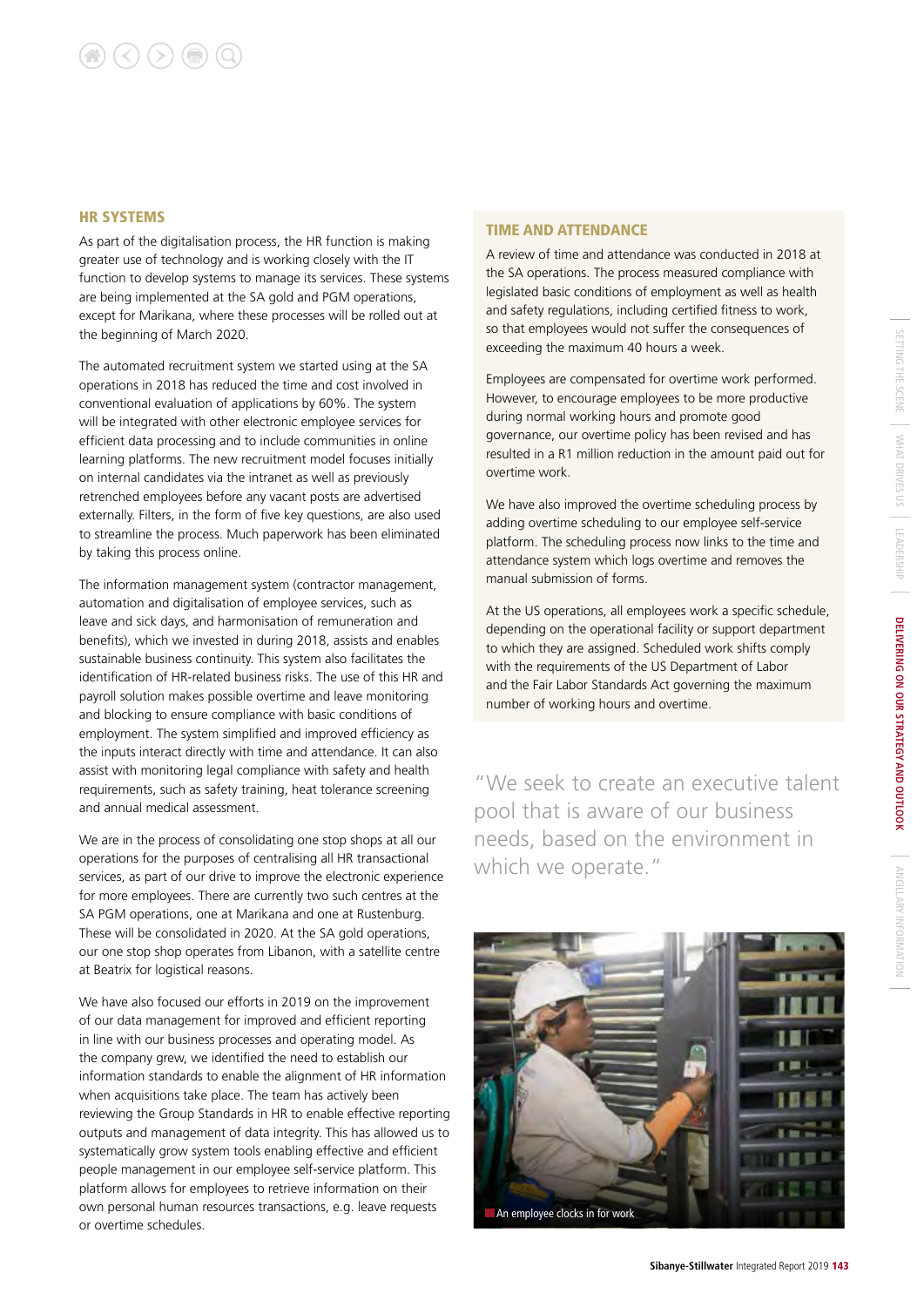#### TALENT MANAGEMENT AND CAREER GROWTH

In 2019, our talent management framework was aligned to the company's strategic priorities and to the organisational growth strategy: building skills and competencies that foster self-empowerment and problem solving, developing individuals that embody the desired culture and fulfil the requirements of a future ready leader and setting up the company for future success. As part of the alignment process, a review was conducted of all discipline career paths and our internal talent and succession pipeline.

We seek to create an executive talent pool that is aware of our business needs, based on the environment in which we operate. The success of talent management depends on the integration of all HR functions. When attracting employees to fill vacant positions, we ensure that our internal talent pool is reviewed and that all possible successors are interviewed so that we can achieve 80% self-sufficiency with a blend of external hires.

The career growth model and career paths includes four critical pillars:

- Individual performance
- leadership ability
- qualification/technical competence/business knowledge
- potential/culture fit

This model embeds the philosophy that career development is a series of interventions aimed at developing a career through skills training, lateral critical experiences, moving to higher job responsibilities and cross-functional positions within the same organisation.

**The 70-20-10 learning and development model** is also applied as a valuable general guideline to maximise the effectiveness of learning and development programmes through activities and inputs



The performance management process is linked to individual development, talent management and leadership development. It plays an important role in identifying employees for the talent pool. An average performance score, over a period of three years, is considered for the selection process. If this information is not available, performance over a period of at least six months is considered.

Within our mentoring and coaching framework, individual career development plans have been aligned with succession planning.

#### **SA operations: talent pool 1**

|                             | 2019  | 2018  | 2017  |
|-----------------------------|-------|-------|-------|
| Talent pool size (A-D band) | 2,205 | 1.787 | 1.282 |
| Successors promoted         | 172   | 131   | 105   |

*1 Employees identified as potential leaders for development* 

"In South Africa, Sibanye-Stillwater aims to strengthen leadership capability by implementing tailor-made development programmes that are aligned with business needs."



SETTING THE SCENE

WHAT DRIVES US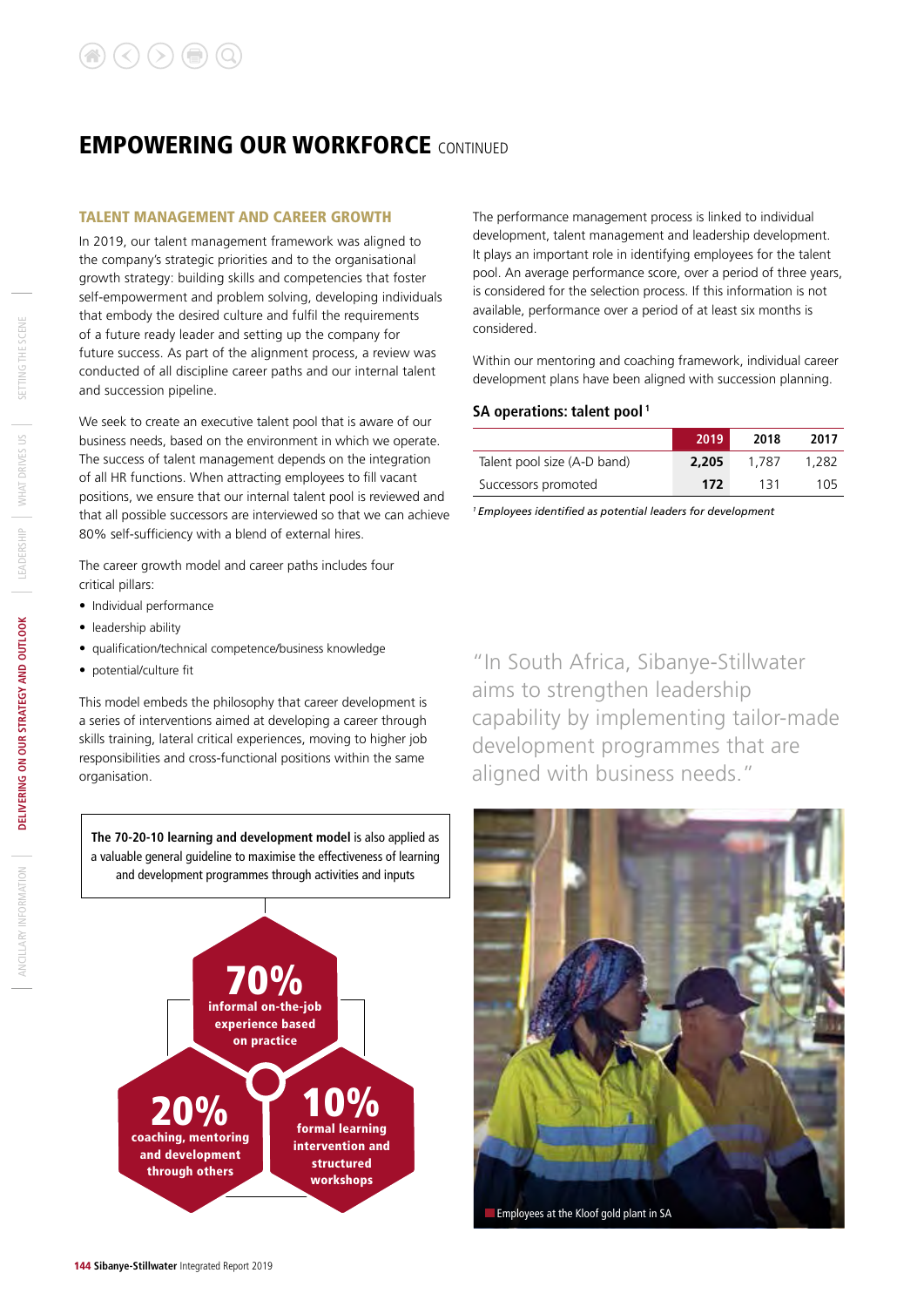#### **ASSESSMENTS**

In support of the leadership and capacity and capability levers in the culture growth framework  $\bigodot$  (see page 142), the Sibanye-Stillwater assessment framework as well as the leadership competencies were changed in 2019.

#### **Psychometric assessments**

Psychometric assessments are used in recruiting, identifying talent and promoting effective human resource development and personal growth. They are also aligned with the leadership competency framework and our values.

#### **Employee assessments**

During 2019, we began the implementation of the revised assessment framework, which included *inter alia* the assessment of all E band level and higher employees against our future ready leadership competencies, providing individual feedback and signing off on an individual development plan for EU and above. All D and EL level employees will undergo a similar process in 2020.

The objective for 2020 is to align all assessment profiles to the strategic objectives of the organisational growth strategy and framework.

At the US PGM operations, all employees were evaluated during 2019 in order to identify growth and training opportunities and succession.

The annual review process for salaried employees in the US consists of goal setting in four areas: safety/environmental; production/business improvement; work quality; and people matters. Supervisors and employees meet quarterly to review progress and adjust goals, if necessary. These quarterly conversations also include focus and discussion on where the employee scores on the leadership qualities matrix, training and development needs for the forthcoming year and a five-year future look into the employee's individual career progression. All 425 US salaried employees participate in the annual performance evaluation process. Merit increases for the following calendar year are dependent upon the evaluation score received in the prior year.

#### **Executive assessments**

In support of the organisational growth strategy model, the future ready leadership competencies for all senior leadership levels have been completed and have been used to conduct leadership assessments and individual development discussions as well as incorporated into personal balance score cards.

"In 2019, the US PGM operations completed an employee engagement survey. Each leader received feedback on their area of responsibility to help them assess what can be done better."

#### LEADERSHIP DEVELOPMENT

As leadership is a competitive advantage and enabler for delivery on business goals and social imperatives, we aim to promote and improve leadership capability. We are aware of the need for agile, future-ready value-based leadership to execute our strategy.

As Sibanye Stillwater, we foster a culture of future ready leadership and values-based decision-making, based on our CARES values. We have created future ready leadership and values-based decisionmaking frameworks to guide us in delivering on this mandate.

In South Africa, Sibanye-Stillwater aims to strengthen leadership capability by implementing tailor-made development programmes that are aligned with business needs. The middle management programme was launched in July 2019 in partnership with a corporate education consultant (Duke Corporate Education). The aim of the programme is to expose middle managers to leadership training providing them with the skills, knowledge and behaviours to perform in their current roles. The key themes covered over three modules are leading self, leading others and teams and leading with business sense. The programme is customised to the requirements of Sibanye-Stillwater and content is linked to the Sibanye-Stillwater leadership competencies and CARES values.

The first phase of the programme ran during 2019 and consisted of six cohorts with a total of 149 delegates. At total of 117 delegates completed and successfully graduated from the programme in November 2019. The next phase will roll out at the beginning of 2020.

The women's leadership programme was launched in July 2017 in partnership with Duke Corporate Education. The purpose of the programme was to provide short leadership development sessions to empower women leaders within Sibanye-Stillwater across A, B, C and D levels in the organisation. The first phase of the programme covered the following themes: personal mastery, growth mind-set, community outreach, personal finance and women in mining. The master classes were a huge success and set the course for the next phase of the programme.

The second phase of the programme was launched in November 2019 with the first session focusing on feedback from the employment equity barriers audit: transformation and the development of a framework for an internal UN HeforShe gender equality programme serving as input into the Minerals Council. Men were invited to the event as we see them as pivotal in building a cross-gender alliance for advancing women in mining at Sibanye-Stillwater. This first session set the scene for a new year of exciting work on this front and welcome the support from Sibanye-Stillwater in addressing issues of gender equality head on.

#### ON-BOARDING NEW EMPLOYEES

In 2018, as part of the on-boarding process, the South African operations conducted a survey among all newly-appointed and -promoted middle and senior managers to determine the level of employee engagement. We could thus determine the balance between job resources and job demands, burnout and organisational commitment. A task team then designed and implemented an onboarding policy and process.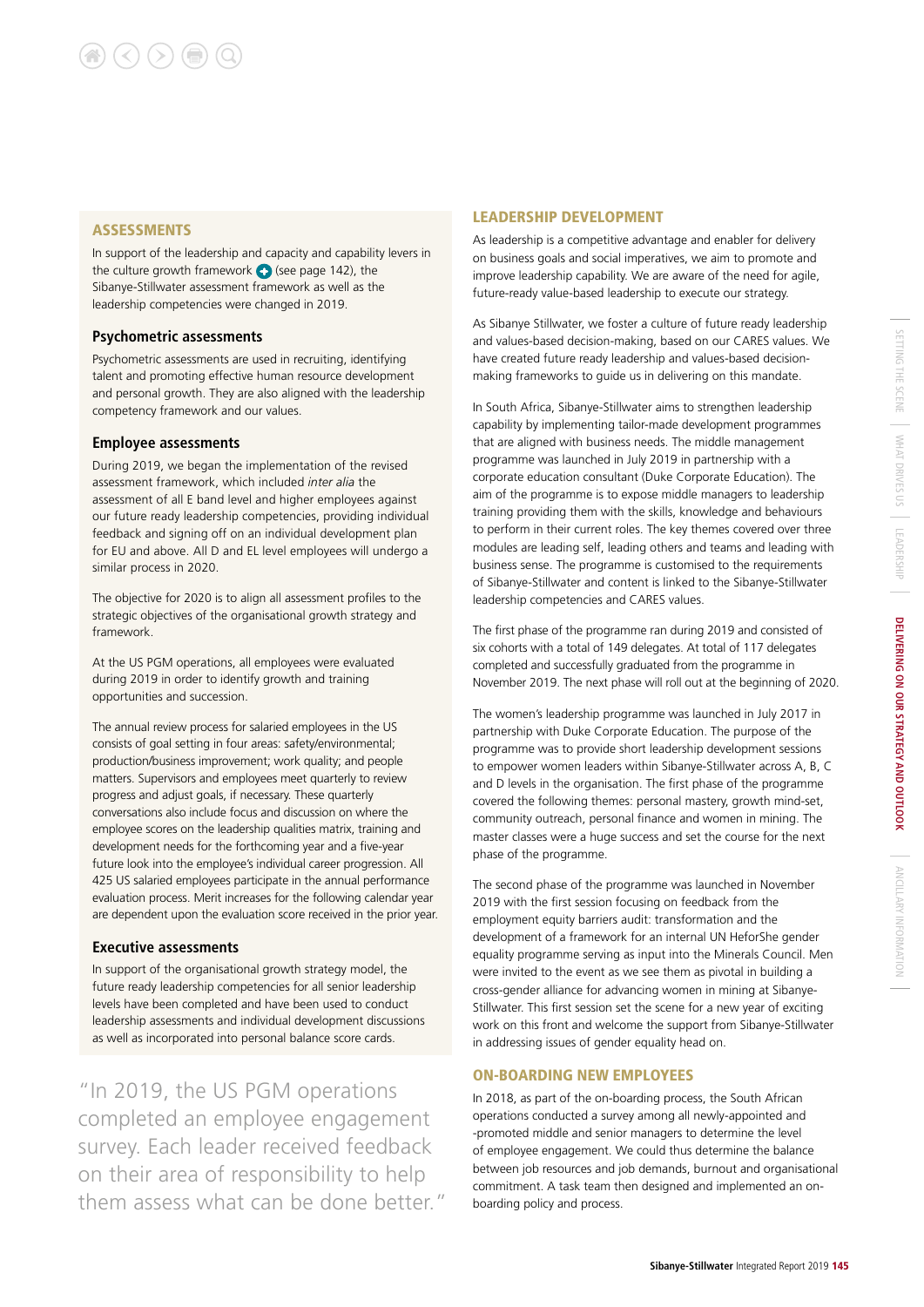Due to the strike at the gold operations in 2019 and funding constraints, phase 2 of our revitalised on-boarding process will begin in 2020 with its launch, a welcome video and a workshop for HR managers. An on-boarding tracking tool will be used as part of the engagement process to provide system guidelines for employees, HR and managers about activities that prepare employees for their new roles. On-boarding surveys will continue as part of the process.

At the US PGM operations, all newly-hired and re-hired employees attend orientation, which includes an introduction to the Group, a review of our CARES values, discussion on policies and procedures, and a presentation on the health and welfare benefits package, as well as a well-rounded introduction to the organisation as a whole.

In 2019, the US PGM operations completed an employee engagement survey. Each leader received feedback on their area of responsibility to help them assess what can be done better, what should be stopped or continued. We transitioned our applicant tracking system to a new platform, which makes possible electronic on-boarding. Participation in the survey was high (82%) and the overall results showed increases in three of the four engagement metrics from the previous survey conducted in 2016. Results have been disseminated to all the operating sites and leaders have received their individual reports to use for follow-up with their reporting groups. Areas for improvement will be incorporated into performance targets for individuals in 2020.

#### VALUES BASED CULTURE

Sibanye-Stillwater initiated several culture programmes focused on individual, team and operating segment levels and designed with the purpose of co-creating behaviours that will in each of the operating areas underpin and align to our values based culture framework. To ensure that values based behaviours are hardcoded and hardwired into our operating model, measures defined are implemented as part of planning and review metrics as well as performance scorecards. These include *inter alia*:

- deploying mechanisms to incentivise desired behaviours and in order to measure, recognise and reward designed leadership competencies that underpin behaviours in support of our values based culture
- implementing and measuring metrics that represent the changes in the organisation, beginning with vice president levels and above
- tracking performance effectively so that senior managers can focus on the needs of service departments and thus ensure the same levels of visibility

In 2019 we continued to focus on the following key elements:

- Implementation of system enhancements to integrate performance and development behaviours, including the introduction of management dashboards to track performance discussions, and automation of performance improvement and enhancement plans
- Transparency in the performance review process to build trust in the processes
- Implementation of the human resource development programme to enable the HR community at the SA operations to better support effective performance in the operations and services departments

#### EMPLOYMENT

The US PGM operations experienced an increase in employment "consistent" with the planned "buid-up" at Blitz, adding 276 employees to the payroll by the end of 2019.

In 2019 the SA PGM operations issued an S189 notice to all the recognised unions to consult stakeholders on restructuring of its Marikana operations and associated services. The process commenced in October 2019 and was concluded in December.

The outcome of the S189 process, following consultations with stakeholders, is as follows:

- Shaft 1B and a specific sweeping and vamping project will continue with limited mining, sweeping and reclamation, until the end of December 2020, resulting in the preservation of 329 jobs, provided that the projects continue to be profitable over a three-month average period
- Job losses were reduced by identifying 166 opportunities for affected employees to be transferred to other operations
- Approximately 1,612 employees opted for voluntary separation packages, with 53 employees subject to normal retirement and natural attrition of 259 employees
- Job reductions amounted to a total of 4,777 employees and contractors with 1,142 employees and 1,709 contractors leaving the company as result of the restructuring process.
- Management positions were reduced by approximately 24%

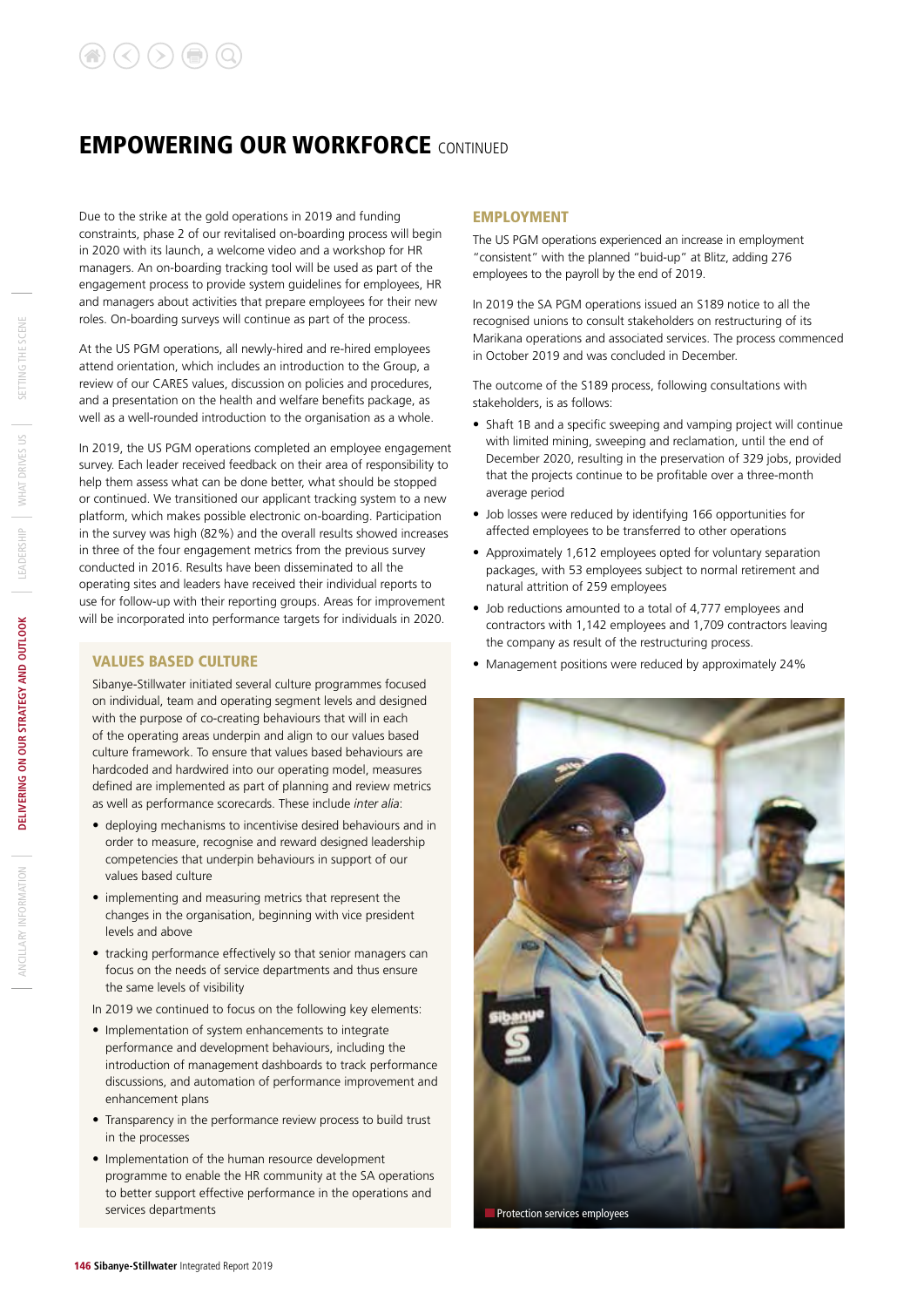#### **Workforce by operation at 31 December**

|                                |                  | 2019                     |              |                  | 2018                     |                |           | 2017                     |              |
|--------------------------------|------------------|--------------------------|--------------|------------------|--------------------------|----------------|-----------|--------------------------|--------------|
|                                | <b>Permanent</b> |                          |              | <b>Permanent</b> |                          |                | Permanent |                          |              |
|                                | employees        | <sup>1</sup> Contractors | <b>Total</b> | employees        | <sup>1</sup> Contractors | <b>Total</b>   | employees | <sup>1</sup> Contractors | <b>Total</b> |
| <b>SA operations</b>           |                  |                          |              |                  |                          |                |           |                          |              |
| Beatrix                        | 6,374            | 735                      | 7,109        | 7,329            | 929                      | 8,258          | 7,084     | 925                      | 8,009        |
| Driefontein                    | 8,547            | 1,164                    | 9,711        | 10,576           | 1,072                    | 11,648         | 10,969    | 1,495                    | 12,464       |
| Kloof                          | 9858             | 1,271                    | 11,129       | 9,776            | 1,160                    | 10,936         | 9,581     | 1,487                    | 11,068       |
| Burnstone                      | 103              | 23                       | 126          | 114              | 66                       | 180            | 237       | 298                      | 535          |
| Cooke                          | 493              | 353                      | 846          | 486              | 260                      | 746            | 717       | 542                      | 1,259        |
| Gold                           |                  |                          |              |                  |                          |                |           |                          |              |
| (excluding services)           | 25,375           | 3,546                    | 28,921       | 28,281           | 3,487                    | 31,768         | 28,588    | 4,747                    | 33,335       |
| Kroondal (100%)                | 5,445            | 1,904                    | 7,349        | 5,673            | 2,617                    | 8,290          | 5,715     | 2,849                    | 8,564        |
| Rustenburg                     | 11,458           | 1,704                    | 13,162       | 13,023           | 2,354                    | 15,377         | 13,194    | 2,049                    | 15,243       |
| Marikana                       | 20,200           | 3,385                    | 23,585       | n/a              | n/a                      | n/a            | n/a       | n/a                      | n/a          |
| SA PGM <sup>2</sup>            |                  |                          |              |                  |                          |                |           |                          |              |
| (excluding services)           | 37,103           | 6,993                    | 44,096       | 18,696           | 4,971                    | 23,667         | 18,909    | 4,898                    | 23,807       |
| Regional Services <sup>3</sup> | 2,748            | 2,617                    | 5,365        | 2,251            | 1,239                    | 3,490          | 2,262     | 1,349                    | 3,611        |
| SA other <sup>4</sup>          | 2,368            | 1,043                    | 3,411        | 1,720            | 806                      | 2,526          | 1,867     | 1,827                    | 3,694        |
| SA operations - total          | 67,594           | 14,199                   | 81,793       | 50,948           | 10,503                   | 61,451         | 51,626    | 12,821                   | 64,447       |
| <b>US operations</b>           |                  |                          |              |                  |                          |                |           |                          |              |
| Stillwater                     | 1.090            | 480                      | 1,570        | 962              | 280                      | 1,242          | 863       | 333                      | 1,196        |
| East Boulder                   | 436              | 239                      | 675          | 411              | 45                       | 456            | 409       | 54                       | 463          |
| Columbus                       |                  |                          |              |                  |                          |                |           |                          |              |
| Metallurgical Complex          | 196              | 149                      | 345          | 186              | 54                       | 240            | 179       | 64                       | 243          |
| Regional services <sup>5</sup> | 67               | 4                        | 71           | 67               | 5                        | 72             | 54        | 6                        | 60           |
| Other <sup>6</sup>             | $\bf{0}$         | $\bf{0}$                 | 0            | $\overline{2}$   | $\mathbf{0}$             | $\overline{2}$ | 8         | 0                        | 8            |
| US operations - total          | 1,789            | 872                      | 2,661        | 1,628            | 384                      | 2,012          | 1,513     | 457                      | 1,970        |
| Corporate office <sup>7</sup>  | 67               |                          | 67           | 55               | $\mathbf 0$              | 55             | 55        | $\overline{\phantom{0}}$ | 55           |
| Group - total                  | 69,450           | 15,071                   | 84,521       | 52,631           | 10,887                   | 63,518         | 53,194    | 13,278                   | 66,472       |

<sup>1</sup> Contractors excludes 'fee' contractors who receive a fee for service irrespective of the number of contractor employees on site (not compensated *on a fee-per-head basis but a fee for the service or work performed)*

*<sup>2</sup> PPGM operations under management: In 2016, Kroondal is included from April to December 2016 and Rustenburg operations from November to December 2016. In 2017, these operations are included for the full year*

*<sup>3</sup> Regional Services includes executive management of the SA operations and employees providing a service to the SA operations and to the gold operations not reflected in other*

*4 Other includes Protection Services, Shared Services, Sibanye-Stillwater Academy, Health Services and Property (gold and SA PGM operations) 5 Regional services in the US includes executive management located in Columbus and Montana offices*

*<sup>6</sup> Other represents two employees at Marathon, Canada (no contractors at 31 December 2018). Altar employees are included with Aldebaran from 2018 (non-managed)*

*7 Corporate office includes executive management since September 2017*

#### WORKFORCE COMPOSITION 2019

#### **Permanent employees Contractors**



SETTING THE SCENE

SEITING THE SCENE

WHAT DRIVES US

**LEADERSHIP** 

WHAT DRIVES US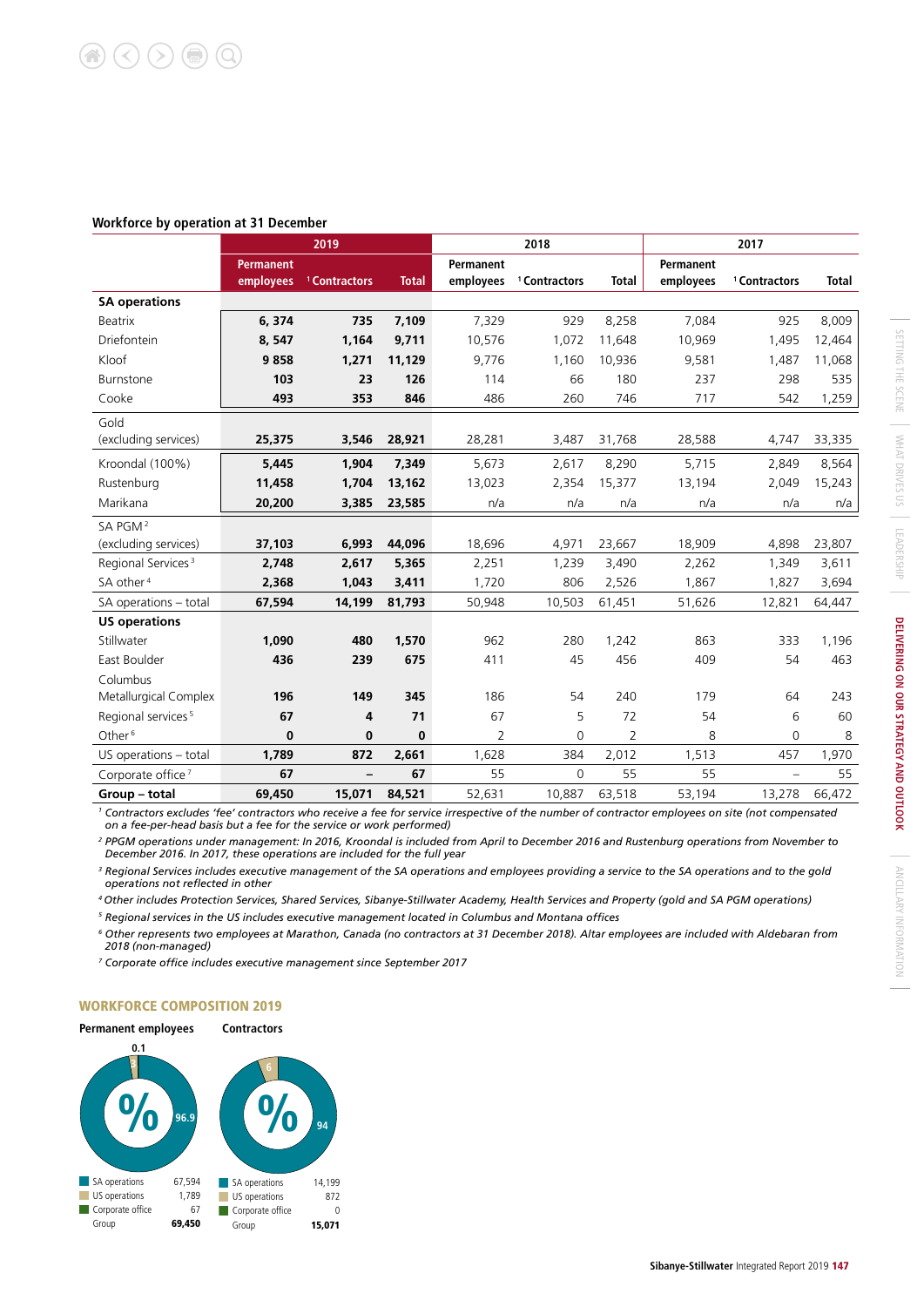**Workforce by age**

|                            |           | 2019               |              |      | 2018      |                       |              |    | 2017      |                    |        |    |  |
|----------------------------|-----------|--------------------|--------------|------|-----------|-----------------------|--------------|----|-----------|--------------------|--------|----|--|
|                            | Permanent |                    |              |      | Permanent |                       |              |    | Permanent |                    |        |    |  |
|                            | employees | <b>Contractors</b> | <b>Total</b> | $\%$ |           | employees Contractors | <b>Total</b> | %  | employees | <b>Contractors</b> | Total  | %  |  |
| <b>SA operations</b>       |           |                    |              |      |           |                       |              |    |           |                    |        |    |  |
| $1830$ years               | 3,458     | 3,261              | 6,719        | 8    | 3,402     | 2,950                 | 6.352        | 10 | 4,034     | 3,694              | 7,728  | 12 |  |
| 30-50 years                | 49,530    | 9,222              | 58,752       | 72   | 37,230    | 6,492                 | 43,722       | 71 | 37,275    | 7,738              | 45,013 | 70 |  |
| >50 years                  | 14,606    |                    | 1,716 16,322 | 20   | 10,316    |                       | 1,061 11,377 | 19 | 10,317    | 1,389              | 11,706 | 18 |  |
| US operations <sup>1</sup> |           |                    |              |      |           |                       |              |    |           |                    |        |    |  |
| $1930$ years               | 246       |                    | 246          | 14   | 194       |                       | 194          | 12 | 157       |                    |        | 10 |  |
| 30-50 years                | 990       |                    | 990          | 55   | 904       |                       | 904          | 55 | 848       |                    |        | 56 |  |
| >50 years                  | 553       |                    | 553          | 31   | 530       |                       | 530          | 33 | 508       |                    |        | 34 |  |

*1 Ages of contractors at US operations not available*

#### **Female workforce by age**

|                      |           | 2019                  |              |               | 2018      |                       |       |    | 2017      |                       |              |    |
|----------------------|-----------|-----------------------|--------------|---------------|-----------|-----------------------|-------|----|-----------|-----------------------|--------------|----|
|                      | Permanent |                       |              |               | Permanent |                       |       |    | Permanent |                       |              |    |
|                      |           | employees Contractors | <b>Total</b> | $\frac{9}{6}$ |           | employees Contractors | Total | %  |           | employees Contractors | <b>Total</b> | %  |
| <b>SA operations</b> |           |                       |              |               |           |                       |       |    |           |                       |              |    |
| $21 - 30$ years      | 875       | 270                   | 1,145        | 11            | 760       | 207                   | 967   | 13 | 855       | 263                   | 1,118        | 15 |
| 30-50 years          | 7,050     | 1,051                 | 8,101        | 81            | 5,551     | 618                   | 6,169 | 81 | 5,317     | 650                   | 5,967        | 79 |
| >50 years            | 663       | 116                   | 779          | 8             | 440       | 55                    | 495   | 6  | 374       | 53                    | 427          | 6  |
| US operations $1,2$  |           |                       |              |               |           |                       |       |    |           |                       |              |    |
| <30 years            | 21        |                       | 21           | 14            |           |                       |       |    |           |                       |              |    |
| 30-50 years          | 77        |                       | 77           | 51            |           |                       |       |    |           |                       |              |    |

*1 Ages of contractors at US operations not available*

*2 Not reporting in prior years*

#### SHIFTS NOT AT WORK INCLUDING ABSENTEEISM

>50 years **54 54 36**

The SA operations had a year-on-year improvement from 18.9% to 16.9% shifts not worked, when excluding the strike shifts at the SA gold operations. The absenteeism for 2019 was low at 0.19% but higher than the 0.13% of the previous year, attributed to the increase at the SA PGM operations. Trend and data dashboard analytics have been implemented to track associated trends on a regular basis.

Absenteeism is monitored on a monthly basis and pre-emptive interviews as well as counselling have been implemented in an attempt to address the negative trend. In addition to the monthly monitoring, the gold operations are conducting home visits of people being absent without a reason, where appropriate, to track trends. The same approach have been implemented at our SA PGM operations.

The statistics are enriched with route cause interviews in order to develop interventions aimed at prevention and correction rather than punitive actions being implemented. Absenteeism remains a safe production inhibitor and therefore a key focus at operational level.

US PGM operations' employees are allotted a specific number of vacation and sick/personal days per year. When these days have been exhausted, should the employee miss work, employment is terminated. *\*Excludes strike shifts in 2018 and 2019*

**SA operations: shifts not worked including absenteeism\*** (%)



#### **SA operations: absenteeism\*** (%)

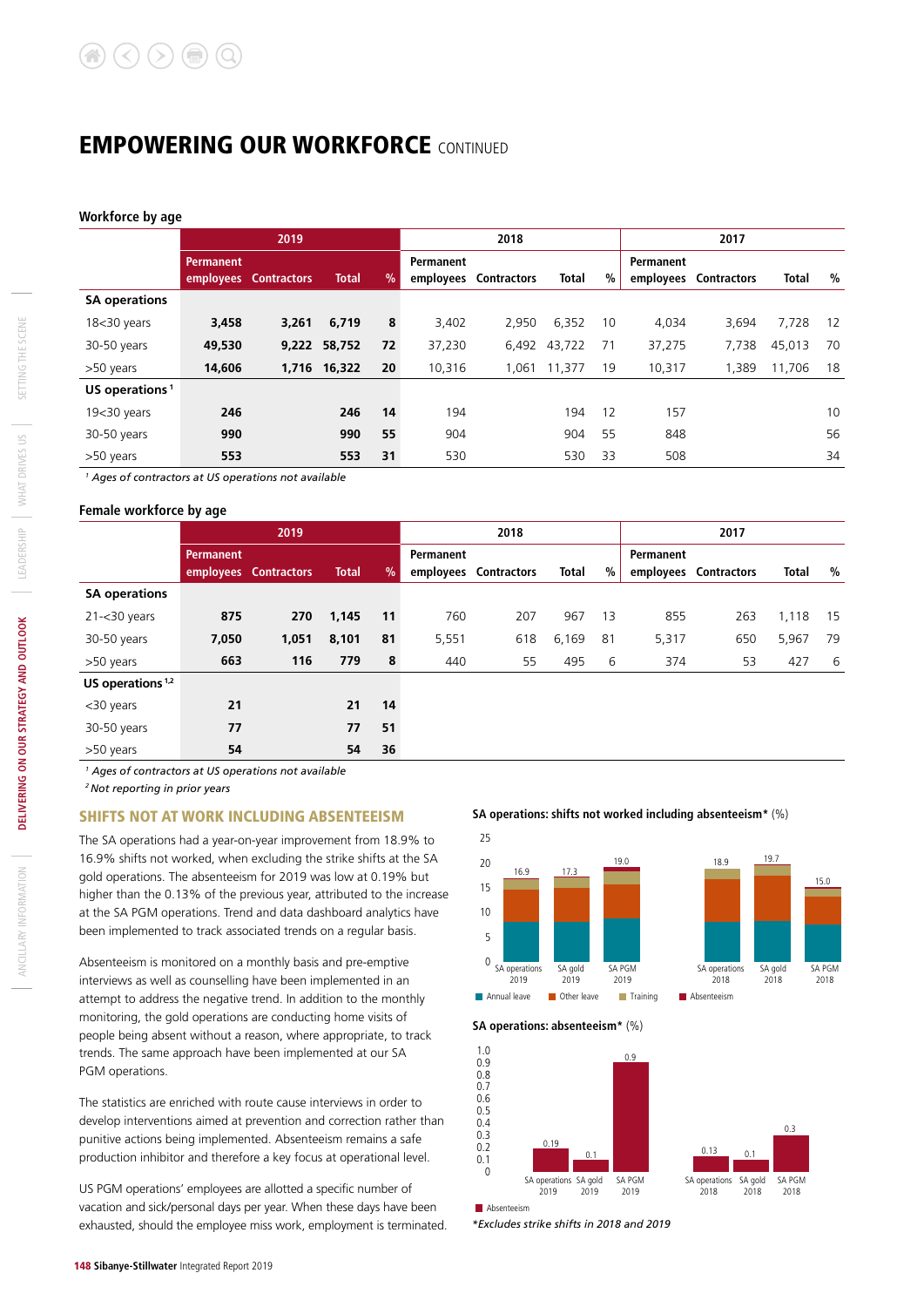#### EMPLOYEE TURNOVER

The annual turnover for management level employees at the SA operations in 2019 was 0.36%, including 0.16% HDSAs and 0.05% women in management. The total turnover in the SA operations was 12.8% (6.1% at the gold operations and 6.3% at the PGM operations).

Annualised attrition in the US PGM operations in 2019 was 9.44% while the attrition rate among mineworkers was 7.17%.

#### **DISCRIMINATION**

No incidents of discrimination were reported during 2019 for the SA operation and one case for the US PGM operations, which was handled according to the process and legal procedures of the company.

"Absenteeism is monitored on a monthly basis and pre-emptive interviews as well as counselling have been implemented in an attempt to address the negative trend."

#### TRAINING AND DEVELOPMENT

Key to achieving sustainable, safe production are competent and skilled employees, supporting the business case for relevant training as an imperative to improve employee learning effectiveness across the SA operations.

A benchmarking process was completed in 2019 to provide leading practice in learning delivery and management technology in order to improve training competency and outcomes across the entire organisation. As a result, the Sibanye-Stillwater Academy successfully developed a modernised learning and development strategy and prioritised eight learning and development issues with the SA gold and PGM operations in 2019.

#### **Entry requirements for mining positions to be reviewed 3D assessments Consequential thinking using media to stimulate learning retention ABC training of mining and engineering Phasing out use of the Fanagalo language Best practice site visits Modernised training – self-study Risk-based training** 1 2 6 7 8 3 4 5

#### FOCUS AREAS DERIVED FROM INTERNAL FEEDBACK AT SA OPERATIONS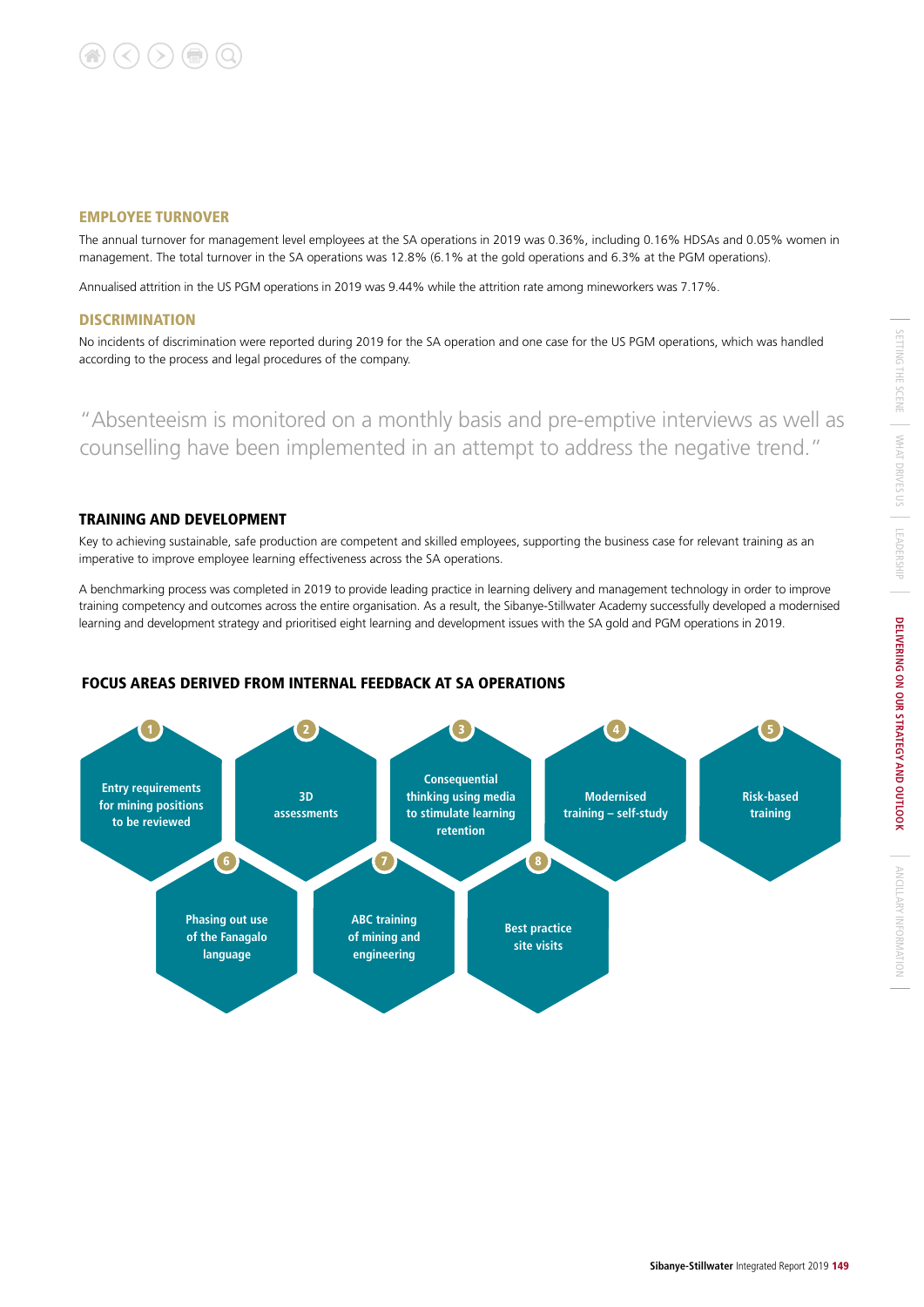#### BREAKING THE LANGUAGE BARRIER: THE MOVE TO HIGH-IMPACT, FUNCTION-BASED TRAINING

Employees in the South African mining industry speak numerous different languages: among them English, isiZulu, isiXhosa, Sesotho, Setswana and Afrikaans. Delivering industry training to a multi-lingual population is inevitably challenging.

The use of the lingua franca of Fanagolo, with its origins dating back to the 19th century, has understandably become highly politicised and is undesirable for several reasons, despite its intrinsic usefulness. Furthermore, Fanagolo does not make possible the provision of terms for mining equipment or methods in general, modern technology nor for more abstract terms, such as Sibanye-Stillwater's CARES values.

Previous research conducted suggested that the multi-lingual route was the answer, but this, too, came with its challenges. Some words exist only in English, there was a reluctance from the speakers of Fanagolo to give it up, people did not have the appetite to learn a third language and moving from one operation to another might mean learning to be proficient in up to six different languages.

Against this background, Sibanye-Stillwater has taken this challenge head on and has picked up on some recent University of the Witwatersrand research. A recommendation was made by management to provide function based English training and the first pilot took place in November 2019. The effectiveness of the training will be assessed and customisation of content, delivery and duration will be considered to ensure a successful outcome.

#### **Training and the fourth industrial revolution**

Mining 4.0 is the term given to the modernisation of the mining cluster using digital and other innovations as part of the so called fourth industrial revolution. Digital and automated technologies are helping to change the traditional process of extracting minerals from underground. Mining companies are investing in innovation and are introducing automated drilling into high-risk underground areas, putting microbes to work to extract metal from ore and using blockchain technology to trace diamonds through the supply chain. In tandem with the use of these technologies, training needs to adapt and change. Sibanye-Stillwater is continually taking steps to keep abreast of these changes.

In line with our revised modernised learning and development strategy, one of these pillars is entry requirements. Working together as a Group, we are currently establishing what will be the ideal education, qualification and skills mix to meet future staffing needs. We are also working on career paths and career progressions, and the requirements for moving from level to level. We are changing our recruitment methodology – in lower level categories we will be moving from the current nomination process to an application and interview process. The current system is seen as unfair, not open and transparent.

Currently being piloted is psychometric evaluation of employees to establish their three-dimensional reasoning capabilities. Reasoning in 3D is essential for people who must interpret rock conditions underground.

We are currently busy with the visual simulation of occupational high-risk incidents to be included in the library matrix as part of training. Learning programmes are being developed around the identified learning points, particularly with respect to fatalities and high potential incidents. At the SA PGM operations, we are identifying technology which can help modernise our simulators, especially to aid in the identification of hazards. The new technology will be piloted in the PGM operations before going to our SA gold operations.

We reviewed the assessment of learners in a current traditional paper-based environment and recommended the use of tablets in mockups and underground assessments. We will be piloting this at our PGM operations.

Employees schedule their individual development training via a prospectus that resides on the intranet. However, this classroom-based training is by its very nature not instantly available. In the interests of accessibility, efficiency and flexibility, we recommend 'own time learning' for our employees and have started to build our e-library (including fatality videos), which will become available on our intranet. Additionally, we are reviewing the current traditional classroom teaching of the induction programme and induction e-learning content development is underway through an app.

In another initiative, we conducted a review of the training requirements of the Mine Health and Safety Act, to measure our levels of training compliance. We have established that, in all areas under the legislation, we have implemented the required mandatory programmes and systems. The next phase in this process will be to ensure no employee is able to bypass any of these mandatory training interventions. Analysis has identified that some designations, such as office clerical staff, were able to return from annual leave without completing annual refresher training. A legal block functionality within the HR information management system has already been developed and is being phased in at the operations. The functionality tracks legal training frequencies and automatically blocks any employee that does not meet any of the set requirements.

At our SA PGM operations, we have introduced the ABC of training, which consists of high impact, back-to-basics training in key performance areas in different positions. Initial training duration is three to five days, depending on the discipline and occupational level. The critical learning outcomes from this programme were also integrated into the annual refresher training content during 2019.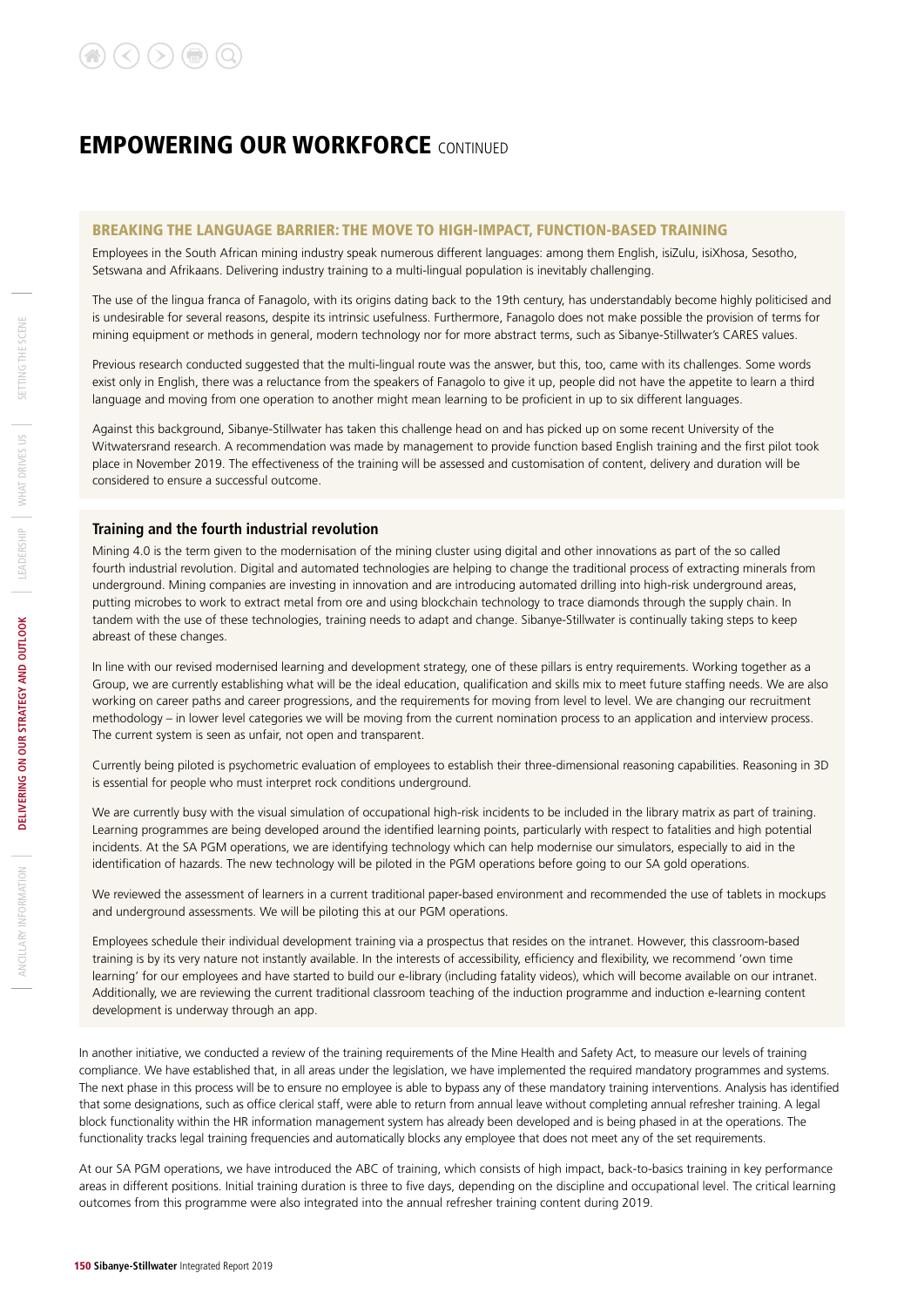# $(\langle \rangle) (\rangle)$  (a)  $(\alpha)$

In 2019, our SA operations invested R744 million (2018: R559 million) in HR development, representing 12.5 million hours of training, equivalent to 81.5 training hours per employee (2018: 69). The total number of employees and community members attending one or more of our training programmes increased from 146,978 in 2018 to 153, 754 in 2019. The main reason for the increase was the integration of Marikana operations, which contributed 29,370 to the total number of employees trained. Without the Marikana operations' contribution there would have been a decrease in total training of 22,595. This decrease is due the impact of the strike at the SA gold operations, which affected training delivery during the first two quarters of 2019.

The restructuring at the SA gold operations, which took place from February 2019, resulted in the closure of the Driefontein training campus and establish a Centre of Excellence at the Kloof Campus to service all Sibanye-Stillwater mines located on the West Rand. This centralised approach has paved the way for the implementation of a more effective training model. For example, we are now able to split and provide a dedicated programme for a new employee attending first time induction and those attending annual refreshers. The skills programmes and learnership processes are also now standardised, which gives flexibility for learners to undergo practical exposure at both Kloof and Driefontein.

Our HR function is making a concerted effort to address the backlogs in essential skills development committed to in the various operations' SLPs. At the SA gold operations, this process was constrained by the strike that occurred in Q4 2018 and Q1 2019.

Excluding three HRD target areas, namely adult education and training, internal bursaries and engineering learnerships, the SA gold operations have made significant progress during 2019 in not only achieving the targets set for the year, but also eliminating the backlogs from the preceding two years, 2017 and 2018.

Similar success was achieved in the SA PGM operations, where we are now up to date with Kroondal human resource development commitments, and, on course to meet the Rustenburg backlogs, which were carried over with the acquisition, also split over two years (2019 and 2020). We are on target to meet Marikana's SLP backlog commitments, which have been split over a three-year period (2019 to 2021).

The US PGM operations are continuing to grow our training and development areas to support the business. In 2019, US\$333,000 (2018: US\$211,000) or R4.8 million (2018: R2.8 million) was spent on training. A total of 184 salaried employees participated in leadership development training while four participated in a continuing education programme (with 75% of the costs for tuition and books reimbursed by the organisation). All the operations' sites have fully staffed training departments to complete safety and task training for new and incumbent hourly employees.

Training at the Metallurgical Complex has been enhanced by the addition of a supervisor and three operators who spend some weeks with our newly-hired employees.

|                                        |                        |                           | <b>Total training hours (number</b><br>of learners x average |
|----------------------------------------|------------------------|---------------------------|--------------------------------------------------------------|
|                                        | <b>Expenditure (R)</b> | <b>Number of learners</b> | training days per learner)                                   |
| Internships                            | 77                     | 278                       | 560,448                                                      |
| <b>Bursaries</b>                       | 28                     | 314                       | 633,024                                                      |
| <b>Adult education and training</b>    |                        |                           |                                                              |
| Employees                              | 73                     | 1 0 6 7                   | 384,120                                                      |
| Community                              | 13                     | 293                       | 131,850                                                      |
| Learnerships                           |                        |                           |                                                              |
| Engineering                            | 81                     | 497                       | 1,001,952                                                    |
| Mining                                 | 94                     | 638                       | 1,286,208                                                    |
| Learner official (A-stream)            | 10                     | 34                        | 68,544                                                       |
| <b>Portable skills training</b>        |                        |                           |                                                              |
| Employees                              | 11                     | 554                       | 26,592                                                       |
| Community                              | 11                     | 310                       | 29,760                                                       |
| Leadership development                 | 10                     | 2,105                     | 84,200                                                       |
| Core skills training                   | 304                    | 127,256                   | 8,144,384                                                    |
| Cadet training                         | 5                      | 511                       | 32,704                                                       |
| Coaches/Mentorship training            | 0.9                    | 789                       | 6,312                                                        |
| Employee indebtedness (CARE for iMali) | 3                      | 6,583                     | 52,664                                                       |
| Community maths and science            | 0                      | $\mathbf 0$               | 0                                                            |
| Support and research                   | 3                      | $\overline{0}$            | $\Omega$                                                     |
| Other                                  | 21                     | 12,524                    | 100,192                                                      |
| <b>Total</b>                           | 744                    | 153,753                   | 12,542,954                                                   |

#### **Human resources development – SA** (2019)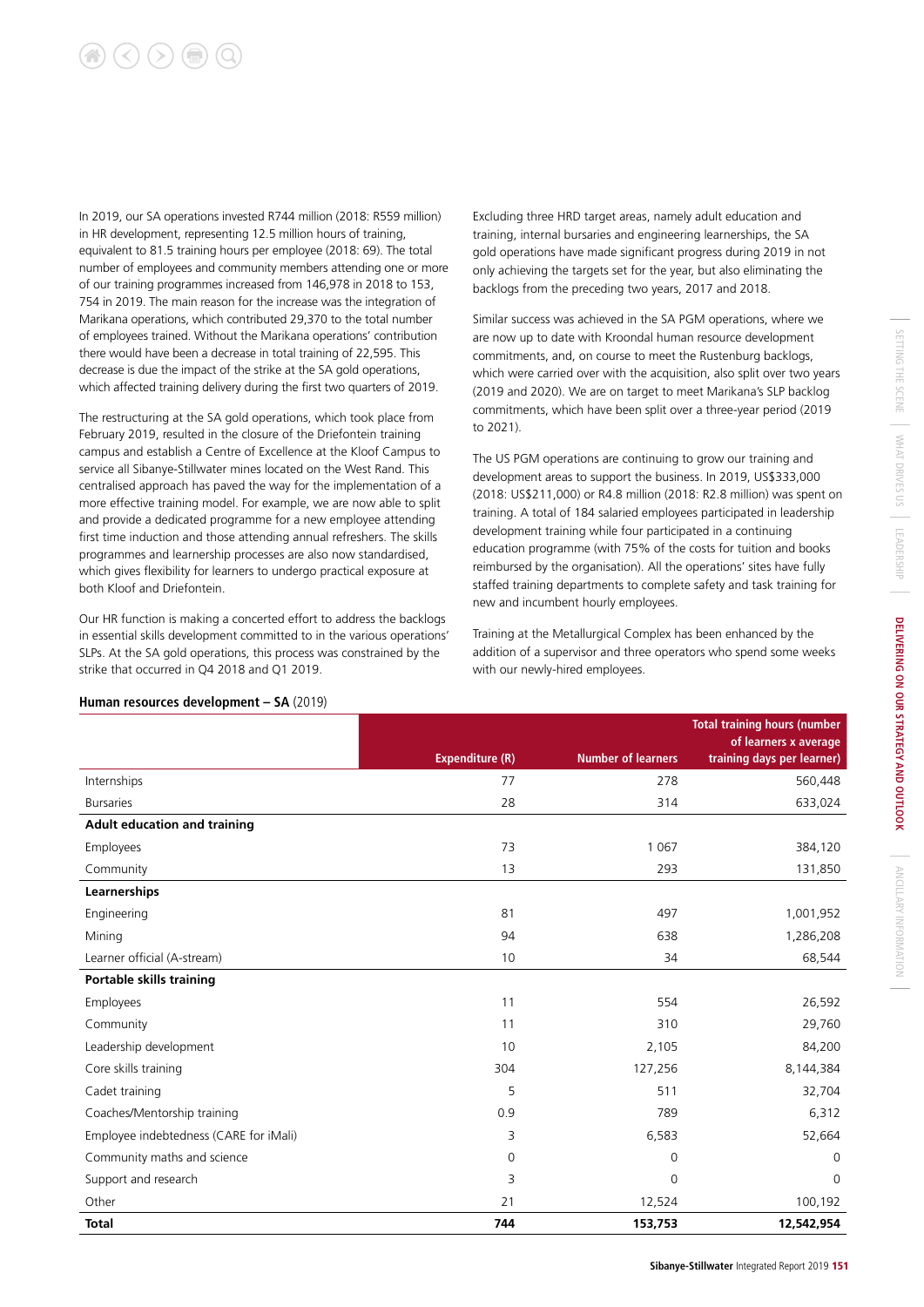#### **SA operations: Human resource development** (R million)

|                    | 2019                              |                                       | 2018                              |                                       | 2017                              |                                       |  |
|--------------------|-----------------------------------|---------------------------------------|-----------------------------------|---------------------------------------|-----------------------------------|---------------------------------------|--|
|                    | <b>SLP</b> financial<br>provision | <b>Actual training</b><br>expenditure | <b>SLP</b> financial<br>provision | <b>Actual training</b><br>expenditure | <b>SLP</b> financial<br>provision | <b>Actual training</b><br>expenditure |  |
| Beatrix            | 74                                | 88                                    | 113                               | 77                                    | 74                                | 73                                    |  |
| Burnstone          | $\overline{2}$                    | $\bf{0}$                              | 5                                 |                                       | 2                                 |                                       |  |
| Cooke              | 20                                | $\overline{2}$                        | 13                                |                                       | 20                                | 23                                    |  |
| <b>Driefontein</b> | 144                               | 98                                    | 138                               | 135                                   | 144                               | 132                                   |  |
| Kloof              | 104                               | 129                                   | 113                               | 143                                   | 104                               | 111                                   |  |
| Kroondal           | 68                                | 77                                    | 45                                | 69                                    |                                   | 59                                    |  |
| Rustenburg         | 102                               | 155                                   | 96                                | 133                                   | 131                               | 134                                   |  |
| Marikana           | 186                               | 197                                   | 103                               | 164                                   | 97                                | 151                                   |  |
| <b>Total</b>       | 700                               | 745                                   | 626                               | 723                                   | 672                               | 683                                   |  |

#### ADULT EDUCATION AND TRAINING

Sibanye-Stillwater offers adult education and training for employees and other beneficiaries who are functionally illiterate. The programme, with the same curriculum throughout the SA operations, provides people with the foundation for life-long learning and equips them with basic competencies, including the ability to read, write, communicate effectively, and solve problems in their homes, communities and workplaces.

In 2019, 54% (2018: 54%) of employees in the SA operations had qualifications equivalent to adult education and training level 3 and higher (literate) while 16% are semi- literate and 30% have undefined qualifications. The literacy level at the gold operations in 2019 was 71% (2018: 71%) and 40% (2018: 37%) at the SA PGM operations.

In 2019, 31 employees who had attended adult education and training moved into a mining learnership programme (2018: 7).

In the future, it is planned to have a centre of excellence for adult education and training for the SA PGM operations.

#### **SA operations: adult education and training**

| Year | Number of<br>employees<br>trained | Number of<br>community<br>members<br>trained | <b>Total</b> |
|------|-----------------------------------|----------------------------------------------|--------------|
| 2017 | 719                               | 238                                          | 957          |
| 2018 | 566                               | 202                                          | 768          |
| 2019 | *969                              | 213                                          | 1,182        |

*\* Includes the Marikana operations from June 2019*

#### LABOUR RELATIONS

In 2019, 93% (2018: 95%) of our total permanent workforce in the SA operations was represented by four recognised unions: AMCU, NUM, Solidarity and UASA. Sibanye-Stillwater supports an employee's rights to freedom of association and collective bargaining, as set out in South Africa's Labour Relations Act.

In the US operations in 2019, 1,363 (2018: 1,237) employees were members of the United Steel Workers International Union (USW). At the Stillwater mine and Columbus Metallurgical Complex, 1,023 (2018: 917) employees had union representation and 340 (2018: 320) at the East Boulder mine.

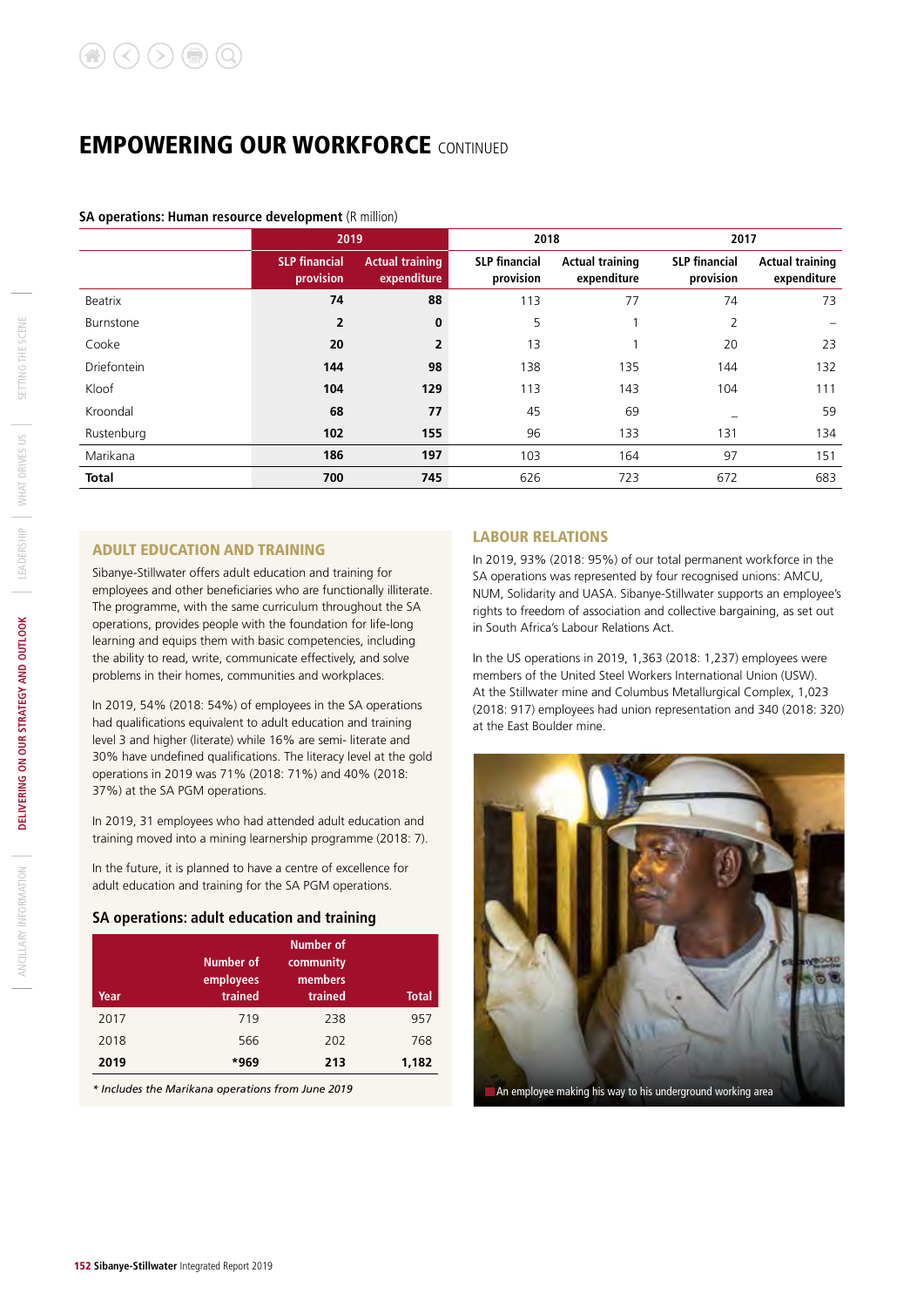#### WAGE NEGOTIATIONS AND INDUSTRIAL ACTION

#### **SA gold operations**

Sibanye-Stillwater signed a three-year wage agreement with NUM, Solidarity and UASA at the SA gold operations for the period 1 July 2018 to 30 June 2021 on 14 November 2018.

Despite numerous attempts by Sibanye-Stillwater to reach a fair and reasonable outcome with AMCU representatives since the negotiations began in June 2018, and despite having participated in the construct of the final offer, AMCU declined to accept the offer.

The average basic wages for category 4-8 employees have increased by more than 65% since Sibanye-Stillwater was unbundled from Gold Fields in 2013. This is significantly above inflation, takes the longer-term sustainability of the SA gold operations into consideration and represents a very real improvement in the standard of living of our employees.

AMCU gave notice that its members would embark on protected strike action at our SA gold operations from the evening shift of 21 November 2018. Despite ongoing attempts by Sibanye-Stillwater to reach a fair and reasonable outcome, AMCU national leadership persisted with its original, unaffordable demands.

The gold strike was characterised by violence and intimidation. The safety of our employees was and is our primary concern and therefore we took specific measures within our control which included the following:

- all night shifts were suspended at the gold operations for the duration of the strike
- a court interdict was obtained against NUM and AMCU which prohibited the unions and their members from *inter alia*:
	- committing acts of violence, harassment and/or intimidation
	- stopping any other employees from going to work
	- interfering with service providers, suppliers, customers and/or the business of Sibanye-Stillwater and its associated companies and operations
- we obtained a court order amending the picketing rules at our Beatrix operations
- we obtained a contempt of court order against union leaders and members who breached the court orders
- during the strike, management instituted disciplinary proceedings against employees who were identified as having participated in acts of violence, intimidation and/or assault
- we appointed 700 additional security personnel to secure the safety of employees on our property during the strike
- making use of our in-house security (protection services), we patrolled areas around the mine to enable safe passage for employees who wanted to work
- all unions were asked to sign the Peace Pact that was intended to ensure safe passage for those employees who wanted to go to work. AMCU refused to sign the Peace Pact even after the intervention of the Minister of Police

Reported acts of intimidation and violence were investigated and implicated employees were disciplined in line with our policy. At total of 97 people have been dismissed as a result of unlawful activities during the strike.

#### **A summary of the lives lost and recorded damage during the 2018/2019 gold strike**

| <b>Item</b>                                                                                                 | <b>Total</b> | <b>Remarks</b>                                                                                                                    |
|-------------------------------------------------------------------------------------------------------------|--------------|-----------------------------------------------------------------------------------------------------------------------------------|
| Number of deceased as a result of injuries sustained through<br>violence/sabotage during the strike         | 10           | Includes a 15-year old girl who died from burn wound<br>complications                                                             |
| Number of people assisted with medical help due to injuries<br>sustained through violence during the strike | 165          | Includes five children                                                                                                            |
| Number of people arrested during the strike                                                                 | 156          |                                                                                                                                   |
| Number of employees dismissed for misconduct during<br>strike                                               | 344          | Post the strike only 88 employees remained dismissed based on<br>the strike settlement agreement                                  |
| Number of houses set alight                                                                                 | 60           | Took place in Blybank (Merafong, Gauteng) and Meloding (Virginia,<br>Free State) with three children suffering severe burn wounds |
| Number of cars set alight belonging to employees                                                            | 16           | 14 damaged                                                                                                                        |

ANCILLARY INFORMATION

ANCILARY INFORMATION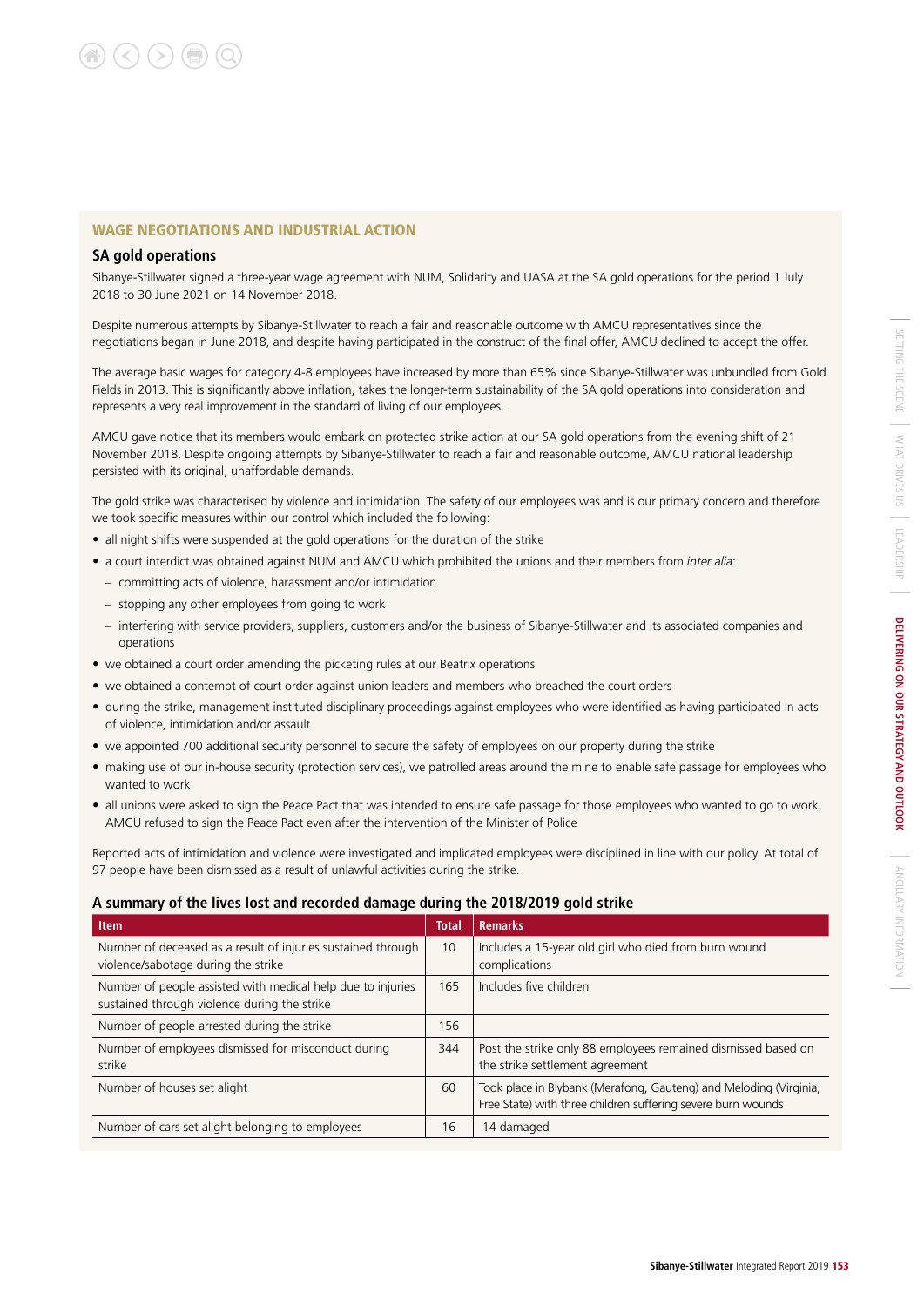#### WAGE NEGOTIATIONS AND INDUSTRIAL ACTION CONTINUED

#### **SA gold operations** continued

The five-month strike by AMCU was finally resolved on 17 April 2019, when AMCU committed to signing the same 2018 three-year wage agreement previously signed with NUM, Solidarity and UASA with a R4,000 additional once-off payment that was paid to all employees at the SA gold operations, regardless of their union affiliation.

For more information on the wage increases agreed at the time, please refer to *https://www.sibanyestillwater.com/news-investors/news/ news-releases/.*

Both parties acknowledged that it was in their interest to develop a constructive relationship going forward, which would, in turn, help foster a safe and sustainable business that creates value for all stakeholders. The parties agreed to a relationship building programme aimed at aligning leaders of both organised labour and management.

#### **Internal engagement to foster respectful relationships**

Extensive work was carried out during 2019 to rebuild relationships and team spirit. Internal engagement focused on safety, production and our people, with our values as the common thread throughout. Senior management increased the number of their visits to the operations, mass meetings became regular events rather than ad hoc, feedback platforms were established with the involvement of mine overseers and management podcasts were used consistently as a communications tool. Our safety hotline became a feedback mechanism for issues other than just safety, and employees were comfortable enough to voice opinions without anonymity. Communications became more proactive, regular and open.

#### **SA PGM operations**

On 15 November 2019, Sibanye-Stillwater concluded three-year wage agreements for its Rustenburg and Marikana operations. Negotiations were conducted in a constructive manner without any disruption. The wage agreements were signed with the representative unions – AMCU at Marikana and AMCU and UASA at Rustenburg – in respect of wages and conditions of service for the period 1 July 2019 to 30 June 2022.

For more information on the wage increases agreed at the time, please refer to *https://www.sibanyestillwater.com/news-investors/news/ news-releases*/

#### **US PGM operations**

Wage contracts were negotiated at the Columbus Metallurgical Complex and the Stillwater mine (including the Blitz project) in April 2019. We were able to secure a five-year contract which is fair to both the company and employees with only six days at the bargaining table. providing stability for the business. We believe this is indicative of the good understanding we have with the union concerned. The next wage negotiations at East Boulder will be at the end of 2021.

#### **Union representation at SA operations (2019)**

|                    |        | Services and   |       |              |  |  |  |
|--------------------|--------|----------------|-------|--------------|--|--|--|
|                    | Gold   | <b>PGMs</b>    | other | <b>Total</b> |  |  |  |
| Membership         | 24.460 | 33,692         | 4.417 | 62,569       |  |  |  |
| Representation (%) | 96     | Q <sub>1</sub> | 86    | 93           |  |  |  |

#### **Union representation at US operations in 2019 (%)**

|               | <b>Stillwater</b><br>(including | <b>Columbus</b><br><b>Metallurgical</b> | East           | Administrative |
|---------------|---------------------------------|-----------------------------------------|----------------|----------------|
|               | <b>Blitz</b> )                  | <b>Complex</b>                          | <b>Boulder</b> | support staff  |
| <b>USW</b>    | 80.6                            | 54.8                                    | 78             | 0              |
| Non-unionised | 19.4                            | 45.2                                    | 22             | 100            |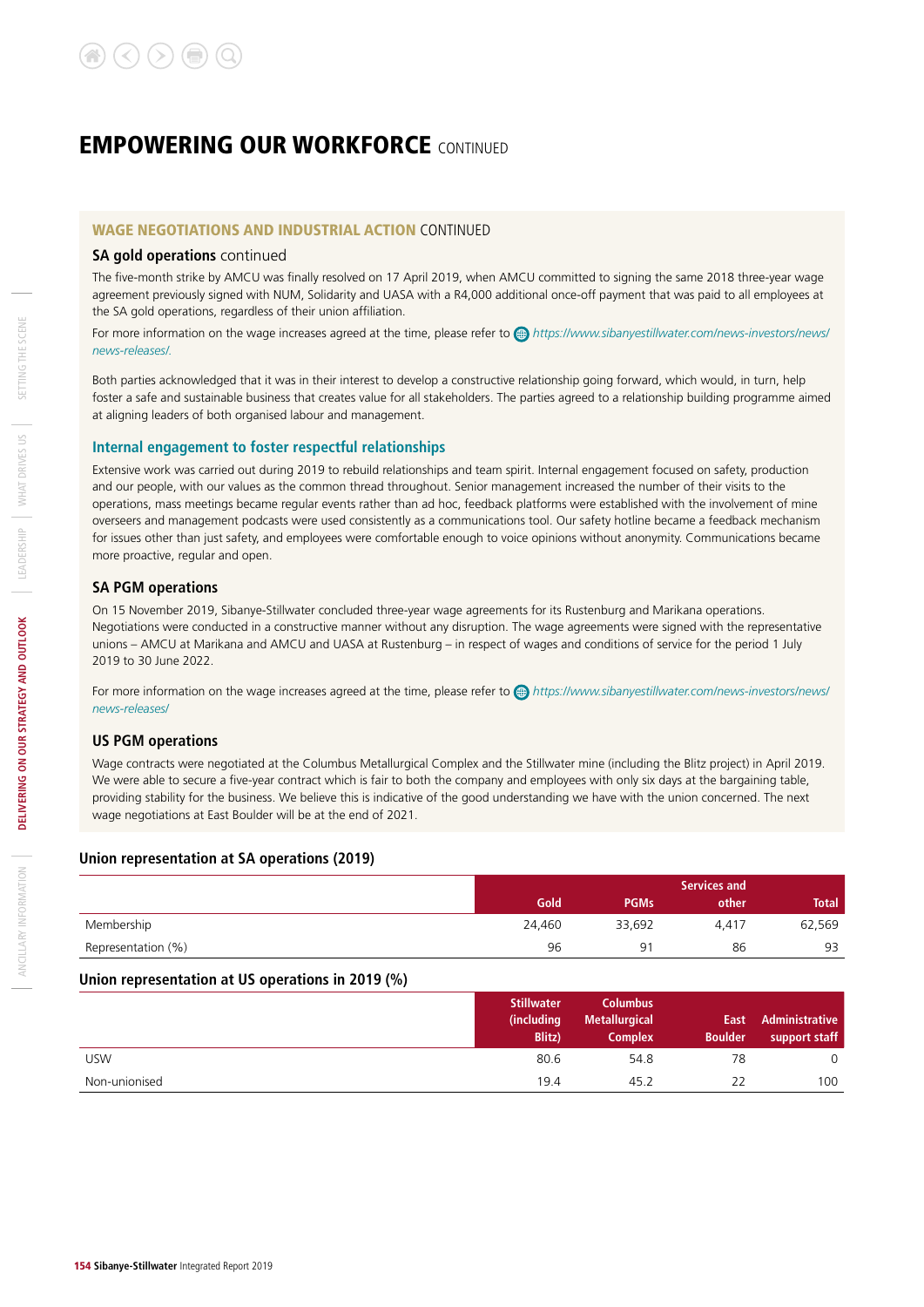#### **SA operations: membership by union**

|                                  | 2019           |                      |                |                                 |        | 2018                     |                          |                                 |                | 2017           |             |                                 |
|----------------------------------|----------------|----------------------|----------------|---------------------------------|--------|--------------------------|--------------------------|---------------------------------|----------------|----------------|-------------|---------------------------------|
|                                  | <b>Total</b>   | Gold                 | <b>PGMs</b>    | <b>Services</b><br>and<br>other | Total  | Gold                     | <b>PGMs</b>              | <b>Services</b><br>and<br>other | <b>Total</b>   | Gold           | <b>PGMs</b> | <b>Services</b><br>and<br>other |
| Membership                       |                |                      |                |                                 |        |                          |                          |                                 |                |                |             |                                 |
| AMCU                             | 39,921         | 11,810               | 27,083         | 1,028                           | 25,830 | 13,469                   | 11,955                   | 406                             | 26,687         | 13,651         | 12,335      | 701                             |
| <b>NUM</b>                       | 17,364         | 11,170               | 3,892          | 2,302                           | 18,192 | 13,236                   | 3,158                    | 1,798                           | 17.133         | 11,992         | 2,859       | 2,282                           |
| <b>UASA</b>                      | 3,512          | 949                  | 1,811          | 752                             | 3,236  | 1,113                    | 1,846                    | 277                             | 3,183          | 853            | 1,937       | 393                             |
| Solidarity                       | 1,629          | 531                  | 763            | 335                             | 1,319  | 717                      | 438                      | 164                             | 1,242          | 564            | 445         | 233                             |
| CEPPWAWU                         | 143            |                      | 143            |                                 |        |                          |                          |                                 |                |                |             |                                 |
| Non-unionised                    | 5,025          | 915                  | 3,411          | 699                             | 2,371  | 697                      | 1,299                    | 375                             | 3,381          | 1,528          | 1,333       | 520                             |
| <b>Total</b>                     |                | 67,594 25,375 37,103 |                | 5,116                           | 50,948 | 29,232                   | 18,696                   | 3,020                           | 51,626         | 28,588         | 18,909      | 4,129                           |
| Membership<br>representation (%) |                |                      |                |                                 |        |                          |                          |                                 |                |                |             |                                 |
| AMCU                             | 59             | 47                   | 73             | 20                              | 51     | 46                       | 64                       | 13                              | 52             | 48             | 65          | 17                              |
| <b>NUM</b>                       | 26             | 44                   | 10             | 45                              | 36     | 45                       | 17                       | 60                              | 33             | 42             | 15          | 55                              |
| <b>UASA</b>                      | 5              | 4                    | 5              | 15                              | 6      | $\overline{4}$           | 10                       | 9                               | 6              | 3              | 10          | 10                              |
| Solidarity                       | $\overline{2}$ | $\overline{2}$       | $\overline{2}$ | $\overline{ }$                  | 3      | $\overline{2}$           | $\overline{2}$           | 5                               | $\overline{2}$ | $\overline{2}$ | 2           | 6                               |
| CEPPWAWU                         | 0.2            | $\qquad \qquad -$    | 0.4            | -                               |        | $\overline{\phantom{0}}$ | $\overline{\phantom{0}}$ |                                 |                |                |             |                                 |
| Non-unionised                    | $\overline{7}$ | 4                    | 9              | 14                              | 5      | $\overline{2}$           | $\overline{7}$           | 12                              | 7              | 5              | 7           | 13                              |
| <b>Total</b>                     | 100            | 100                  | 100            | 100                             | 100    | 100                      | 100                      | 100                             | 100            | 100            | 100         | 100                             |

#### SALARIES AND WAGES

The National Minimum Wage Bill sets South Africa's national minimum wage at R20 an hour or R3,500 per month (depending on the number of hours worked).

The total guaranteed monthly income\* for an entry level, Category 4 underground employee working at our SA gold operations (negotiated in 2018) is R12,882 per month in year one, R13,819 in year two, and R14,936 in year three, all before tax. The total average monthly cost to company (including average bonuses, overtime and UIF but before tax) for the same employee is R14,488 in year one, R15,447 in year two, and R16,588 in year three. Basic pay is R8,712 in year one, R9,412 in year two, and R10,237 in year three.

For the Rustenburg and Marikana SA PGM operations (negotiated in November 2019) the total guaranteed monthly income\* for an entry level, Category 4 underground employee is now between R18,400 and R18,500 per month in year one, R19,500 and R19,600 per month in year two, and R20,700 and R20,800 per month in year three – all before tax. Furthermore, the total average monthly cost to company (including average bonuses, overtime and UIF but before taxes) for the same employee is in the range R21,300 to R21,400 in year one, R22,400 to R22,600 in year two and R23,600 to R23,800 in year three. Basic pay alone is now between R12,500 and R12,700 in year one, R13,500 and 13,700 in year two, and R14,500 and R14,700 in year three.

*\* Total guaranteed income is defined as the total income an employee receives monthly, which includes basic pay, allowances, medical and provident fund contributions and UIF but excludes variable bonuses and overtime payments and taxes.*

The total wage bill at the SA operations in 2019 was R18 billion (2018: R13.1 billion).

As at June 2019, the total monthly cash remuneration of an entrylevel underground employee in the South African mining sector was R7,840 per month (source from the SA PGM industry wage website at the time). The entry wages at our SA mining operations compare favourably to other industries in South Africa.

In 2019, the minimum wage in Montana, US, stood at US\$8.65 per hour. The union pay scale for entry level custodians begins at US\$25.03 per hour. The entry level wage for non-unionised employees is US\$24.00 per hour for an administrative assistant.

At the US PGM operations, the total wage and salary bill in 2019 was US\$191 million (R2.8billion) and in 2018 was US\$164 million (R2.6 billion). The average salary per employee for the US workforce for 2019 was US\$102,464 (R1.5 billion ).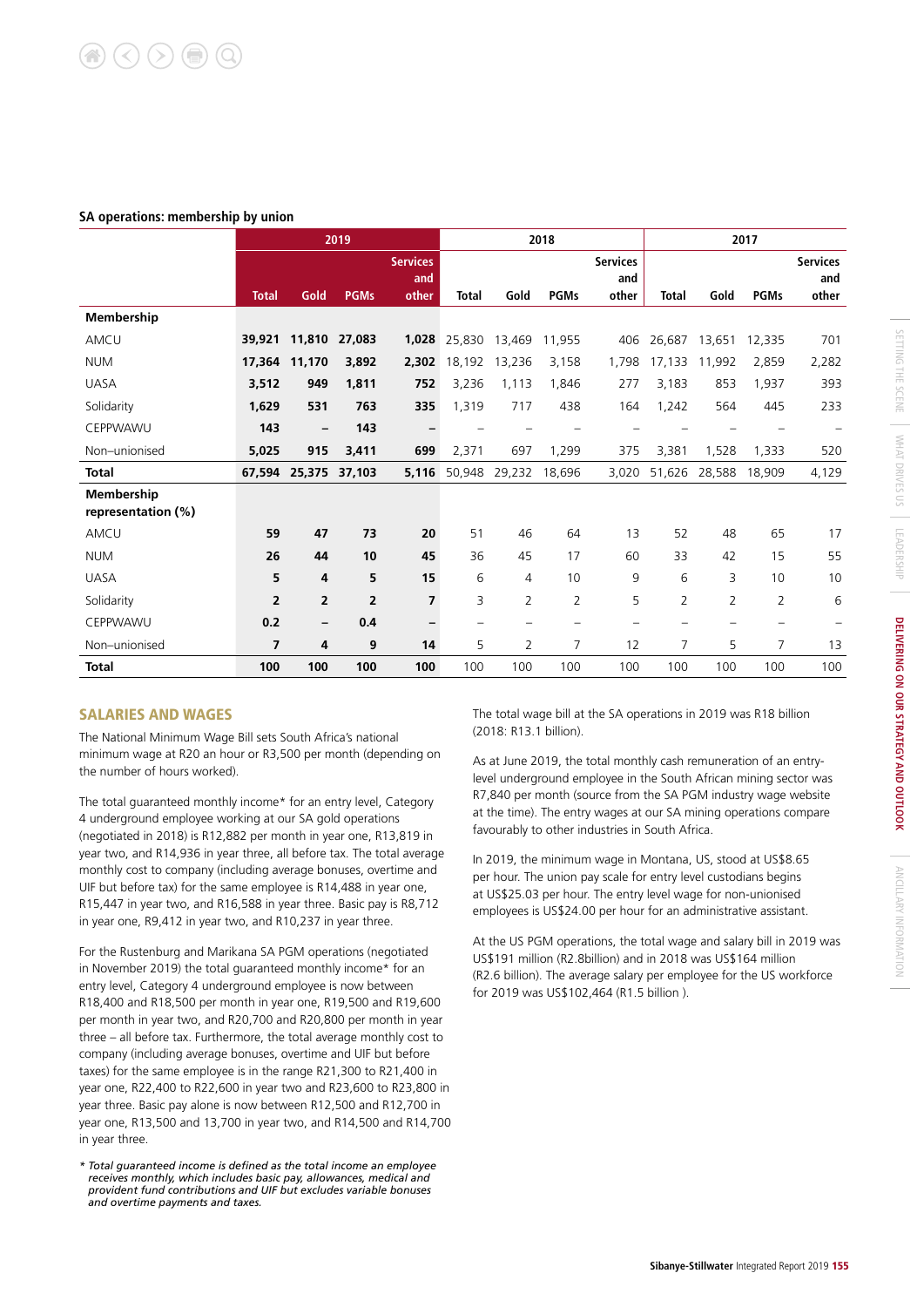#### CARING FOR INJURED EMPLOYEES AND THEIR DEPENDANTS

Through the Matshediso programme and the Lonmin Memorial Fund, as part of its duty of care to employees, Sibanye-Stillwater provides financial assistance to the families and dependants of employees who are severely disabled or fatally injured in mine accidents.

The Matshediso programme and the Lonmin Memorial fund:

- provides some closure for families
- ensures dependants have a good basic education that enables them to attend a tertiary institution
- creates a skills pool for bursars, learnerships and job opportunities
- helps to reduce poverty and unemployment

Sibanye-Stillwater supported 369 dependants in 2019 at a total cost of R1.1 million (2018: 374 dependents at a cost of R1.5 million). In addition, at year-end, the families of South African employees received vouchers to the value of R1,500 per family while families living in Mozambique, where the cost of living is much higher, received R2,000 each.

Feedback from all beneficiaries of the programme, as well as school principals and teachers, is positive. Of the 29 matriculants supported by Matshediso in 2019, 13 passed their final examinations. Approximately 14 Matshediso beneficiaries will be assisted with bursaries in 2020.

| <b>Benefit</b>                                | 2019                                       | 2018                                                                                | 2017                 |
|-----------------------------------------------|--------------------------------------------|-------------------------------------------------------------------------------------|----------------------|
| <b>Host schools</b>                           | R7,000 (primary)                           | R7,000 (primary)                                                                    | R5,000               |
|                                               | R15,000 (secondary)                        | R15,000 (secondary)                                                                 |                      |
| <b>Boarding schools</b>                       | R18,000                                    | R <sub>18</sub> ,000                                                                | R <sub>10</sub> ,000 |
| Uniform, stationery, text books and transport | R3,000                                     | R3,000                                                                              | R <sub>2</sub> ,000  |
| Extra classes at host schools                 |                                            | R2,160 per subject per year   R2,160 per subject per year                           | R500                 |
| <b>Study opportunities</b>                    |                                            | Bursary/internship awarded automatically for study of choice at recognised tertiary |                      |
|                                               | institution (certain minimum requirements) |                                                                                     |                      |
| Christmas voucher or hamper                   | R1,500 per family                          | R <sub>1</sub> ,500 per family                                                      | na                   |
| <b>Total amount paid to beneficiaries</b>     | R1.16million                               | R1.49 million                                                                       | R0.76million         |

#### **The Lonmin Memorial Fund (Sixteen Eight Memorial Trust)**

Sibanye-Stillwater supported 83 dependants in 2019 at a total cost of R2.5 million.

Feedback from all beneficiaries of the programme, as well as school principals and teachers, is positive. Of the eight matriculants supported by the Lonmin Memorial Fund 2019, six passed their final examinations.

| <b>Benefit</b>                     | 2019                      | 2018                      | 2017                |
|------------------------------------|---------------------------|---------------------------|---------------------|
| Host schools                       | R50,000                   | R50,000                   | R50,000             |
| Boarding schools                   | R50,000                   | R50,000                   | R50,000             |
| Text books                         | R <sub>2</sub> ,500       | R <sub>2</sub> ,500       | R <sub>2</sub> ,500 |
| Stationery                         | R <sub>2</sub> ,000       | R <sub>2</sub> ,000       | R <sub>2</sub> ,000 |
| <b>Uniforms</b>                    | R3,500                    | R3,500                    | R3,500              |
| Transport                          | R1,000                    | R <sub>1</sub> ,000       | R <sub>1</sub> ,000 |
| School trips                       | R <sub>2</sub> ,000       | R <sub>2</sub> ,000       | R <sub>2</sub> ,000 |
| Psychometric assessments           | R <sub>2</sub> ,500       | R <sub>2</sub> ,500       | R <sub>2</sub> ,500 |
| Extramural activities              | R <sub>2</sub> ,500       | R <sub>2</sub> ,500       | R <sub>2</sub> ,500 |
| Total amount paid to beneficiaries | R <sub>2</sub> .5 million | R <sub>1.38</sub> million | R0.68 million       |

In addition to the Matshediso programme, Sibanye-Stillwater undertakes home adaptation and maintenance projects to provide the families of severely disabled or fatally injured employees with functional housing.

For paraplegics and quadriplegics (spinal cord injuries), projects include:

- houses renovated or built (56m<sup>2</sup> with an open-plan kitchen/lounge, two bedrooms and a bathroom)
- electricity and water connected (if municipal infrastructure is not available, two water tanks are installed)
- doorways widened, and ramps and pathways installed
- bathrooms made wheelchair-friendly and suitable toilets fitted

In 2019, two spinal cord injury employees' houses were initiated at the SA gold operations.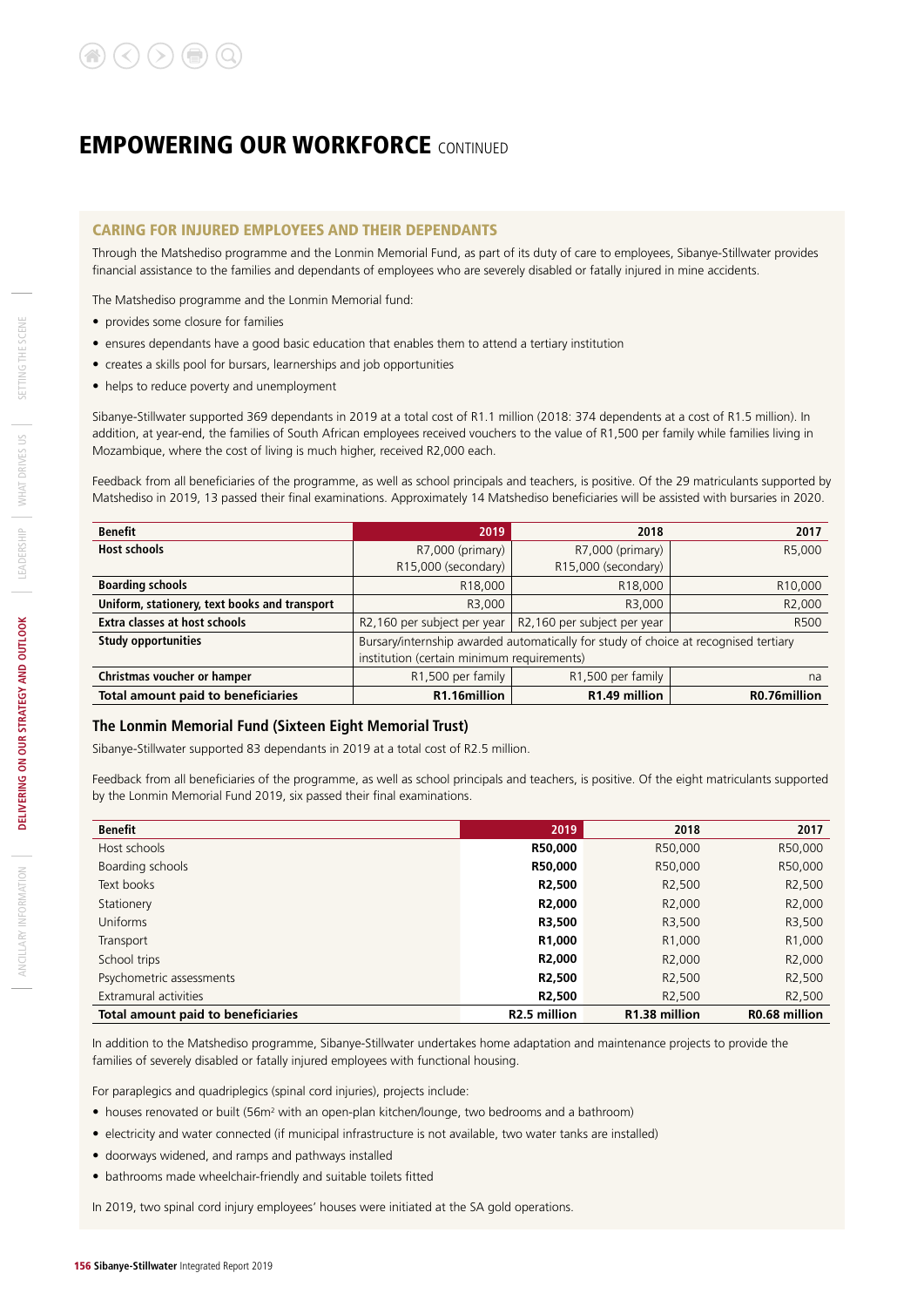#### CARING FOR INJURED EMPLOYEES AND THEIR DEPENDANTS CONTINUED

For families of deceased employees, either a new house is built (as above) or home maintenance is undertaken, which includes:

- municipal electricity and water connections or two water tanks, as needed
- repairs and maintenance (painting of interior and exterior walls, tiling of floors and installation of new doors and windows)

Sibanye-Stillwater is currently renovating or building homes for 14 widows and their families at the SA gold operations.

#### **Caring for the families of the Marikana tragedy**

Although the Marikana tragedy on 16 August 2012 occurred while Lonmin were still the owners, Sibanye-Stillwater has committed to the widows who have not been supplied with houses being provided with an option to choose from the available houses in Rustenburg and Mooinooi. Alternatively, others have opted to have new houses built for them in the rural areas. The houses are standard houses with three bedrooms, open plan kitchen with dining room, two bathrooms and a garage. The first phase is to have the available houses renovated and handed over. The renovations will commence during 2020.

Sibanye-Stillwater, through the 1608 Trust, will continue supporting the beneficiaries by providing educational assistance in the form of paying for school fees, uniform, stationery, textbooks, excursions, transport, tertiary tuition fees, accommodation allowances and meal allowances. Six graduates completed their programmes in 2019 in the following disciplines:

- Master's degree in Animal Science
- National Diploma in Business Management (two graduates)
- National Diploma in Office Administration
- National Diploma in Technical Financial Accounting Programme
- National Diploma in Accounting

Sibanye-Stillwater is in the process of compiling a process that will be discussed with management and/or trustees, where applicable. This includes the following:

- TVET students will be encouraged to upgrade their certificates to be eligible for higher diplomas.
- On completion of their qualification, students will be afforded internship opportunities as graduates in disciplines relevant to the business.
- Students may be eligible for employment opportunities where vacancies exist.
- Career guidance to be arranged for the students at high school level to enable a broader understanding of possible qualifications they can apply for.

This process will be discussed in 2020 for approval.

The below tabulates the expenditure for the last three years, with Sibanye-Stillwater assisting from June 2019.

| <b>Benefit (R)</b>                        | 2019         | 2018          | 2017         |
|-------------------------------------------|--------------|---------------|--------------|
| Host schools                              | 4,835,636    | 4,041,869     | 2,936,206    |
| Boarding schools                          |              |               |              |
| Text books                                |              |               | 28,803       |
| Stationery                                | 135,606      | 104,810       | 68,329       |
| Uniforms                                  | 128,215      | 158,804       | 122,543      |
| Transport                                 | 350,007      | 395,024       | 547,289      |
| School trips                              | 77,100       |               |              |
| Extramural activities                     | 146,885      | 313,025       | 23,770       |
| Tertiary accommodation                    | 223,160      | 485,252       | 50,332       |
| Tertiary meals                            | 133,500      | 160,363       | 22,075       |
| Admin fees                                | 74,477       |               |              |
| <b>Total amount paid to beneficiaries</b> | R6.2 million | R5.78 million | R3.8 million |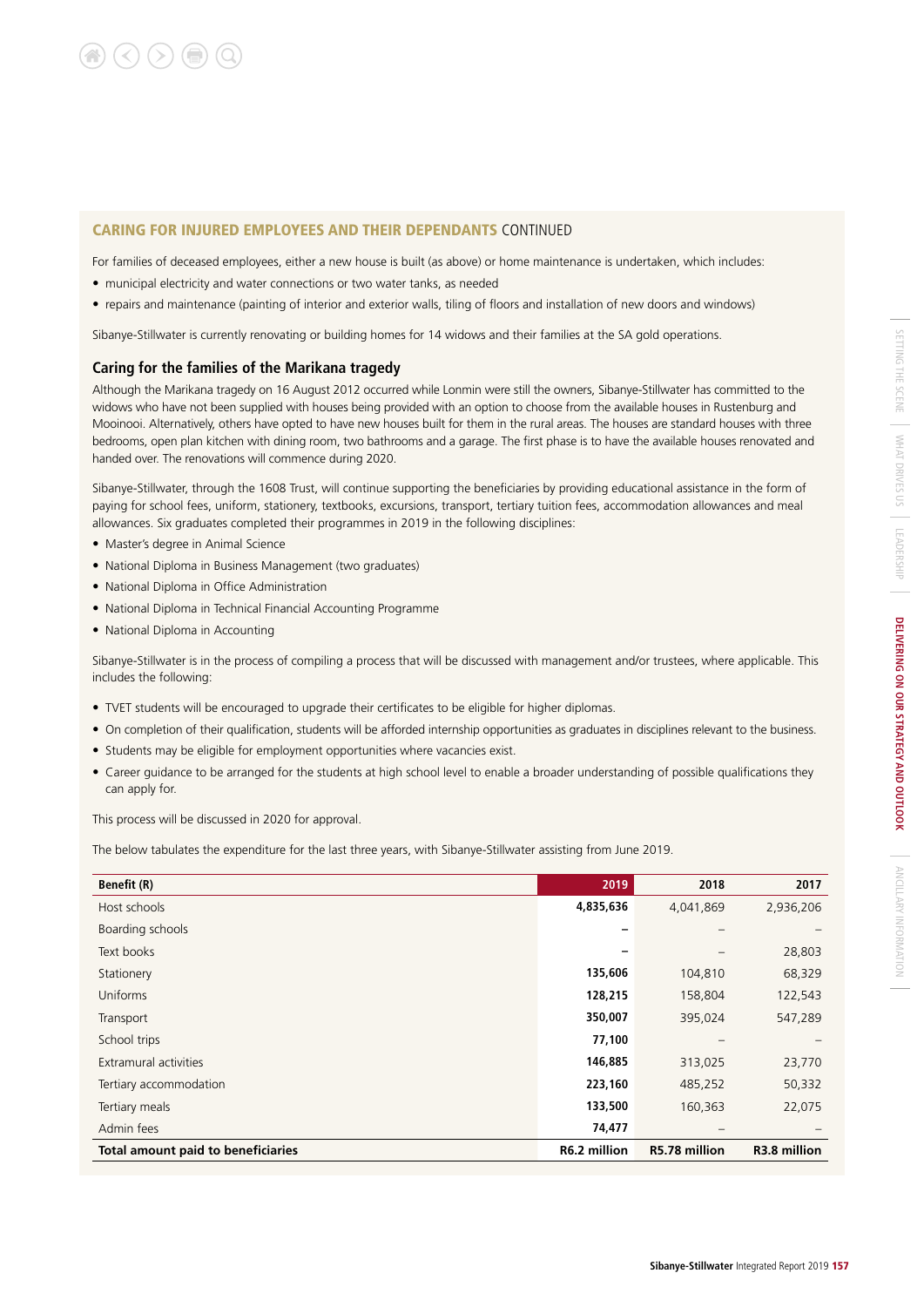#### **HOUSING**

Going beyond Mining Charter requirements, our SA gold operations currently provide single accommodation for 10,003 employees and 6,001 family units while 4,527 single rooms and 7,002 family units are provided for employees at our SA PGM operations.

Since 2015, R430 million has been spent on upgrading single accommodation at our mines. Ongoing renovations, including cosmetic changes to accommodation facilities, continued in 2019, and this helped create employment and business opportunities for local small, medium and micro enterprises (SMMEs).

Employees who choose not to live in company provided accommodation, receive a living out allowance (except for Marikana).

#### **SA operations: housing and accommodation**

|                                                                                        | 2019       |                | 2018            | 2017            |
|----------------------------------------------------------------------------------------|------------|----------------|-----------------|-----------------|
|                                                                                        | <b>PGM</b> | Gold           | <b>Total SA</b> | <b>Total SA</b> |
| Number of employees living in                                                          |            |                |                 |                 |
| Single accommodation complexes (mine employees)                                        | 1,542      | 8,659          | 11,650          | 12,043          |
| Family accommodation (houses)                                                          | 5,931      | 5,573          | 7,512           | 7,559           |
| Private/other (balance of total workforce)                                             | 31,558     | 14,689         | 20,769          | 32,079          |
| Number of company-owned houses sold                                                    |            |                |                 |                 |
| <b>Total</b>                                                                           | 123        | 179            | 138             | 111             |
| Employees                                                                              | 123        | 177            | 103             | 93              |
| Private                                                                                | $\bf{0}$   | $\overline{2}$ | 33              | 18              |
| Number of company-owned houses sold since programme inception (2015): cumulative total |            |                |                 |                 |
| <b>Total</b>                                                                           | 554        | 855            | 676             | 538             |
| Employees                                                                              | 407        | 532            | 355             | 252             |
| Private                                                                                | 147        | 323            | 321             | 286             |
| Number of houses built during the year                                                 | $\bf{0}$   | $\bf{0}$       | $\Omega$        | $\Omega$        |
| Number of houses built since programme inception (2015)                                | $\bf{0}$   | 36             | 36              | 36              |
| Spend on accommodation maintenance/renovations* (Rm)                                   |            |                |                 |                 |
| Family                                                                                 | 96         | 74             | 90              | 99              |
| Single                                                                                 | 225        | 40             | 47              | 46              |
| Spend on accommodation maintenance/renovations (excluding labour costs) (Rm)           |            |                |                 |                 |
| Family                                                                                 | 66         | 28             | 50              | 56              |
| Single                                                                                 | 210        | 16             | 22              | 21              |
| Single accommodation upgrade spend since programme inception (2015) (Rm)               | $***0$     | 430            | 430             | 430             |

*\*The cost of accommodation maintenance and renovation is comprehensive (not only painting). Spend on maintenance and renovation of single accommodation has decreased year-on-year as a result of the planned closure of some of the units at Beatrix*

*\*\*The SA PGM operations does not have a single accommodation programme*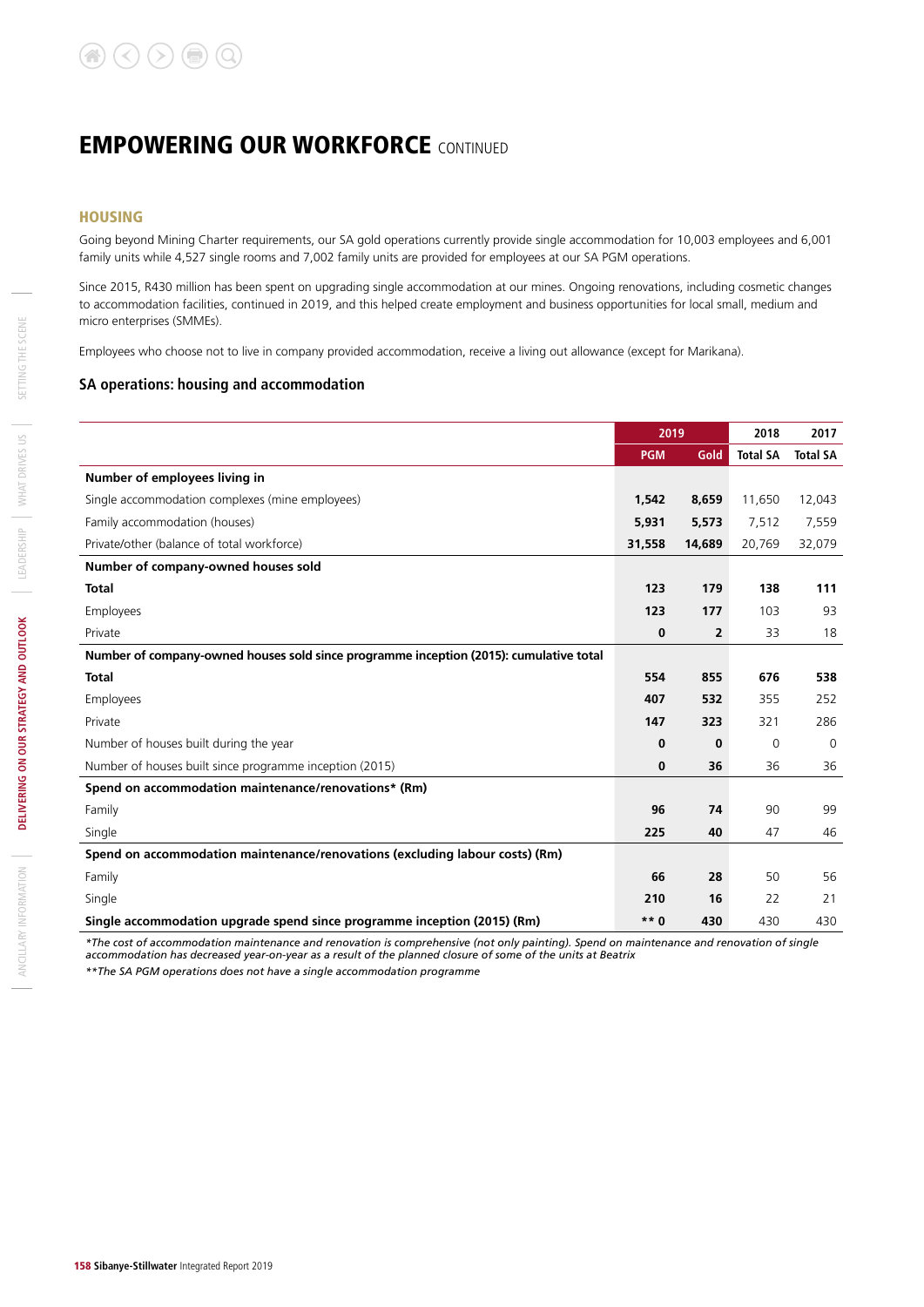## $\left(\langle\right)\left(\rangle\right)\left(\mathbf{r}\right)\left(\mathbf{r}\right)$

At the SA gold operations, the focus is on reducing the footprint in both family and single accommodation which in turn will reduce the overhead cost associated with this service. The restructuring of marginal shafts at the Driefontein mine and the subsequent reduction in labour allowed for the closure of the Tsepong hostel.

To further reduce transport and other costs, we are in the process of consultation with organised labour to relocate employees to hostels closest to their place of work. This will allow for further footprint reduction once this has been optimised.

For the benefit of our host communities at large, we continue to engage with local government regarding the donation of our villages (on unproclaimed land) to municipalities. The donation of approximately 123 hectares of land to the Rand West City Local Municipality 2018 was followed up with a donation of approximately 114 hectares, including land on which most of the process for township establishment has been completed. This enabled the municipality to commence with the installation of bulk services in a first phase of a proposed township, saving on the long process of formalisation. The emphases is to concentrate on land in close proximity of existing towns in order to provide land for housing projects near labour nodes. The donation of a further portion of land, on which the proposed township of Bhongweni is located, has commenced.

The Sibanye-Stillwater gold operations have approximately 4,000 family accommodation units in proclaimed/municipal areas and another 2,000 units on un-proclaimed land. As part of a strategy to facilitate home ownership, a home ownership programme has been developed whereby we sell houses at a discount to our employees. In 2019, a total of 179 houses were sold with another 363 offers to purchase in the process of authorisation and/or registration. The SA PGM operations have 1,918 family accommodation units in proclaimed/municipal areas and another 948 units on un-proclaimed land. In 2019, a total of 63 houses were sold with another 200 offers to purchase in the process of authorisation and/or registration.

As part of our promotion of home ownership, the SA PGM operations have developed a home ownership programme whereby we are selling approximately 1,455 of the existing houses to employees at a discounted price.

Lonmin committed more than R500 million towards employee housing and living conditions for the period 2014 to 2018 before it was acquired by Sibanye-Stillwater. Over and above this commitment, we incur an ongoing cost of R475 million per annum in living-out allowances to category 4 to 9 employees and an operating cost for current rental stock of R57 million per annum that covers the subsidy on rent payments. The average rental rate per unit in 2019 was R385 per month after subsidisation. Single units represent 56% and family units 44% of all housing stock.

Some R420 million has been committed towards the new SLP commitments (2019 – 2023) despite the current financial challenges facing the industry. Of the R500 million allocated for the period 2014 – 2018, Lonmin spent R84 million completing the hostel

conversion programme. The balance of this allocation has been and is being spent on infill apartments. By end December 2018, a total of 1,240 apartments had been built in close proximity to work and all apartments are occupied by employees. This is in addition to the progress made on the supply of the houses to the widows of the Marikana tragedy (refer to page 30 for more information).

Following the acquisition of Lonmin in June 2019, actual and potential structural deformities were detected in five of 46 infill apartment blocks built on an old landfill site in 2017 by Lonmin. All five buildings have subsequently been evacuated and alternative accommodation provided to employees. A detailed technical review has been conducted and management eagerly awaits this outcome to determine the way forward on these affected blocks.

The Marikana operation's property strategy, a component of which is to facilitate the employee home ownership programme, reached implementation stage during 2019 and is undergoing management review. The programme focuses on assisting our employees to improve their living conditions and on partnering with the Department of Human Settlements to facilitate better living conditions aligned to the municipal spatial development framework and integrated development plans. During 2019, we signed off on cooperative agreements with the Department on two key projects: Marikana Ext.13 Integrated Residential Development Programme (some 4,000 units in a mixed-use housing development); and Nkaneng Informal Settlement Upgrade Programme. These two projects are located either side of the Marikana koppie, site of the tragedy of 2012.

An employee home ownership help desk was launched at the Marikana operations in March 2019. The help desk facilitates the entire spectrum of home ownership transactions on behalf of employees. Marketing of Marikana's housing stock of 254 houses in Brits, Mooinooi and Rustenburg took place during the year, and approximately 200 offers to purchase have been signed.

There are challenges in both the SA gold and PGM operations relating to living out allowances which are receiving attention at the highest levels. These include the payment of living-out allowances to employees who then choose to live in poor conditions and make savings, but who then compromise their health and wellbeing; and the payment of living-out allowances to Marikana employees who live in company residences, resulting in considerable cost to the company.

As part of our housing strategy, in 2018 we assigned a professional valuer to revalue all our properties, beginning with the gold operations in order to sell the properties at an affordable cost to employees. In 2019, re-evaluation of properties took place at the SA PGM operations.

We are busy with various donations of land to municipalities, including 177 formalised stands in Blybank to Merafong City Local Municipality and the transfer of 123 hectares in Toekomsrus to the Rand West City Local Municipality.

We await response from government on our feedback on the housing and living conditions pillar of Mining Charter 3, promulgated in March 2019.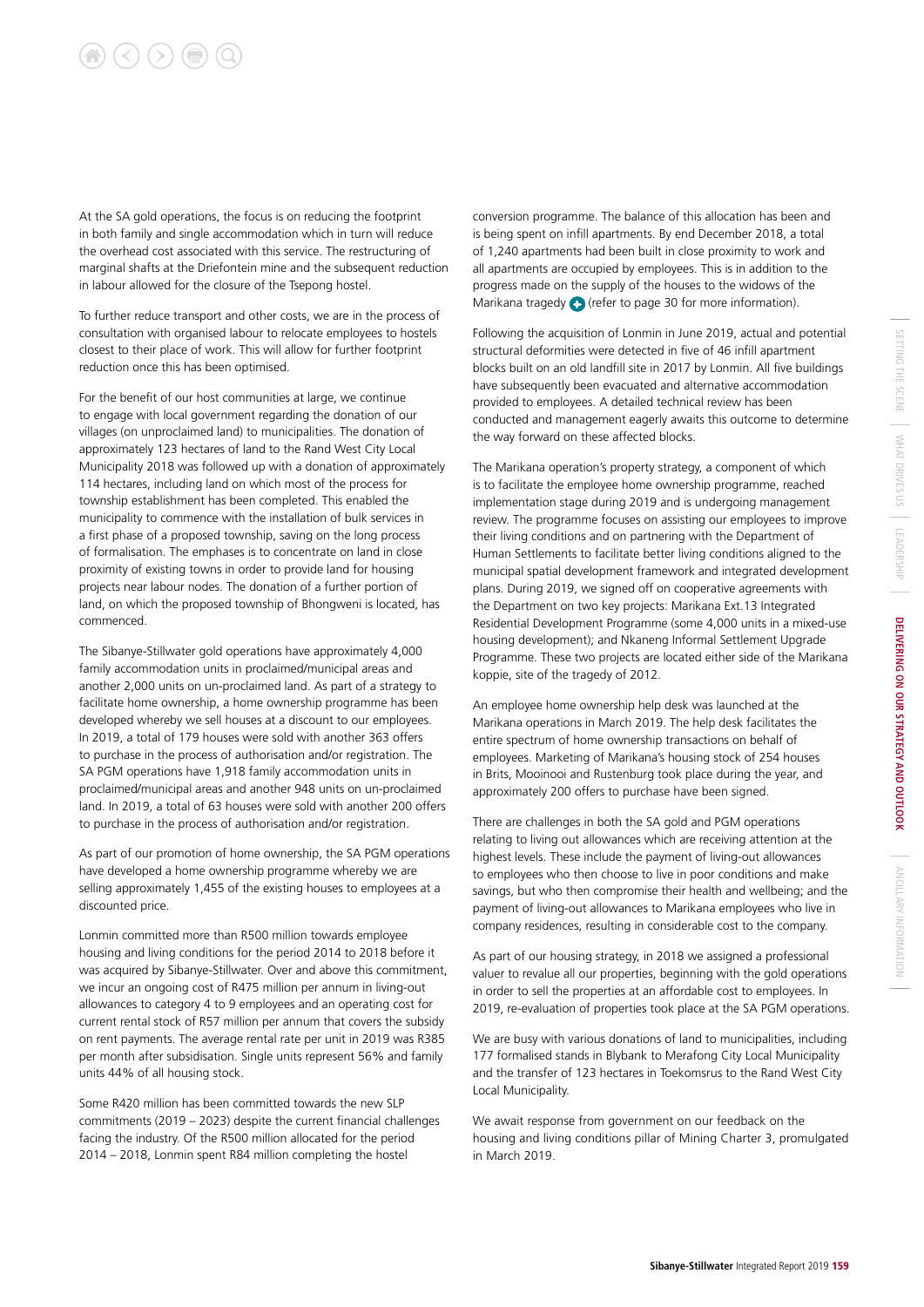#### FINANCIAL LITERACY PROGRAMME

In the SA operations, our financial literacy programme, CARE for iMali, continues to make a difference in employees' lives. We have conducted a comparison between CARE for iMali and the Marikana operation's financial literacy programme and have assessed that CARE for iMali has better benefits, and therefore Marikana will be integrated with the CARE for iMali programme.

Since the launch of the programme at the gold operations in 2014, there has been a reduction of 63% in the number of garnishee orders (from 4,023 to 1,488) and an average percentage increase in takehome (net) pay of 30% (from R7,537 to R10,839).

CARE for iMali has also been implemented at the PGM operations in South Africa where 6,514 employees have enrolled in the programme and garnishee deductions have been reduced by 62.6% since the launch of the programme in 2017. The total average percentage increase in take-home pay at these PGM operations is 35.53% (from R13,038 to R 17,671). See the CARE for iMali fact sheet at *www.sibanyestillwater.com* 

#### EMPLOYEE SHARE OWNERSHIP PROGRAMME

At the SA operations, employees participated in our ESOP (employee share ownership programme), Thusano Trust, established in 2010 when employees of Gold Fields acquired 13,524,365 Gold Fields shares, in terms of a collective agreement between NUM, UASA, Solidarity and GFI Mining South Africa (a wholly owned subsidiary of Gold Fields). The shares were allocated to employees in Paterson employment bands A, B and C, according to their years of service. With the unbundling of Gold Fields and the creation of Sibanye Gold in 2013, Sibanye Gold employees at the time were allocated an equal number of shares in each company.

Thusano received a similar number of shares in Sibanye Gold as in Gold Fields (13,525,394). Following the rights issue in 2017 and the capitalisation share allocations, Thusano now holds 19,233,755 Sibanye shares with 18,558 active participants as at 31 December 2019. Participants will receive income from dividends paid by the Group in future. The Thusano Trust will be wind down in 2025 as per the original Trust agreement.

With the acquisition of the Rustenburg operations in 2016, Sibanye-Stillwater concluded a 26% broad-based BEE transaction through a subsidiary. In terms of this transaction, 26% of the Rustenburg entity is held jointly by the Rustenburg Mines Community Development Trusts (24.8%); the Rustenburg Mine Employees Trust (30.4%); Bakgatla-ba-Kgafela Investment Holdings (24.8%); and Siyanda Resources (20%).

Meetings for the Rustenburg ESOP and the Rustenburg Mines Community Development Trusts were held in September 2019. An in-depth focus on the Rustenburg ESOP and the Rustenburg Community Trusts will ensure these entities are brought in line with BBBEE legislation. A team has been established to review each of the governance arrangements in each of the Trusts and all outstanding issues will be highlighted and addressed.

#### BONUS PROGRAMMES

At the US PGM operations, all employees are eligible to earn supplemental wages via one of four bonus programmes: miners' incentive, the employee incentive plan for unionised employees, the salary incentive plan for non-unionised salary employees, and the short-term incentive plan for management.

All bonus programmes require a scorecard of metrics upon which the bonus is based. Scorecards include desired measurable targets, by department, which are reviewed and adjusted, as needed, by the respective vice-president. In addition, all salaried employees are subject to the annual performance management programme, which also requires supervisors to set individual annual goals, including role performance metrics by which an employee's performance is evaluated. The role performance metric scorecard is the basis for a performance or merit increase in base salary in the following calendar year. Role performance metric categories include safety, production, work quality, business improvement, people recognition and leadership qualities.

#### TRANSFORMATION

Transformation targets in South Africa were changed in 2019 as a result of Mining Charter 3 (see table below for new targets). The operational scorecards at the SA operations have been adjusted to achieve the set targets. In the US, attention is paid to increasing diversity with every new recruitment.

#### **SA operations**

Two instruments are used to measure transformation within the company in terms of Mining Charter 3, which came into operation in 2019 (see table below for new targets). Firstly, the operational scorecards for each mining licence holder at the SA operations have been adjusted to achieve the new targets set. The second instrument is the Broad-based Black Economic Empowerment (BBBEE) Code which enables the organisation to quantify its contribution to transformation in South Africa.

Given the new empowerment targets in the Mining Charter 3, we have renewed our focus on integrating our talent management approach to include targeted recruitment and succession planning, specifically in under-represented areas.

In 2019, Sibanye-Stillwater's scored level 7 in terms of the BBBEE Code. This means our customers are able to claim 0.50 SA cents for every R1 spent as broad-based black spend. The Group has reviewed each pillar of the BBBE Code and has developed implementation plans to improve the organisation's scorecard performance. Our aim is to achieve level 5 BBBEE in 2021.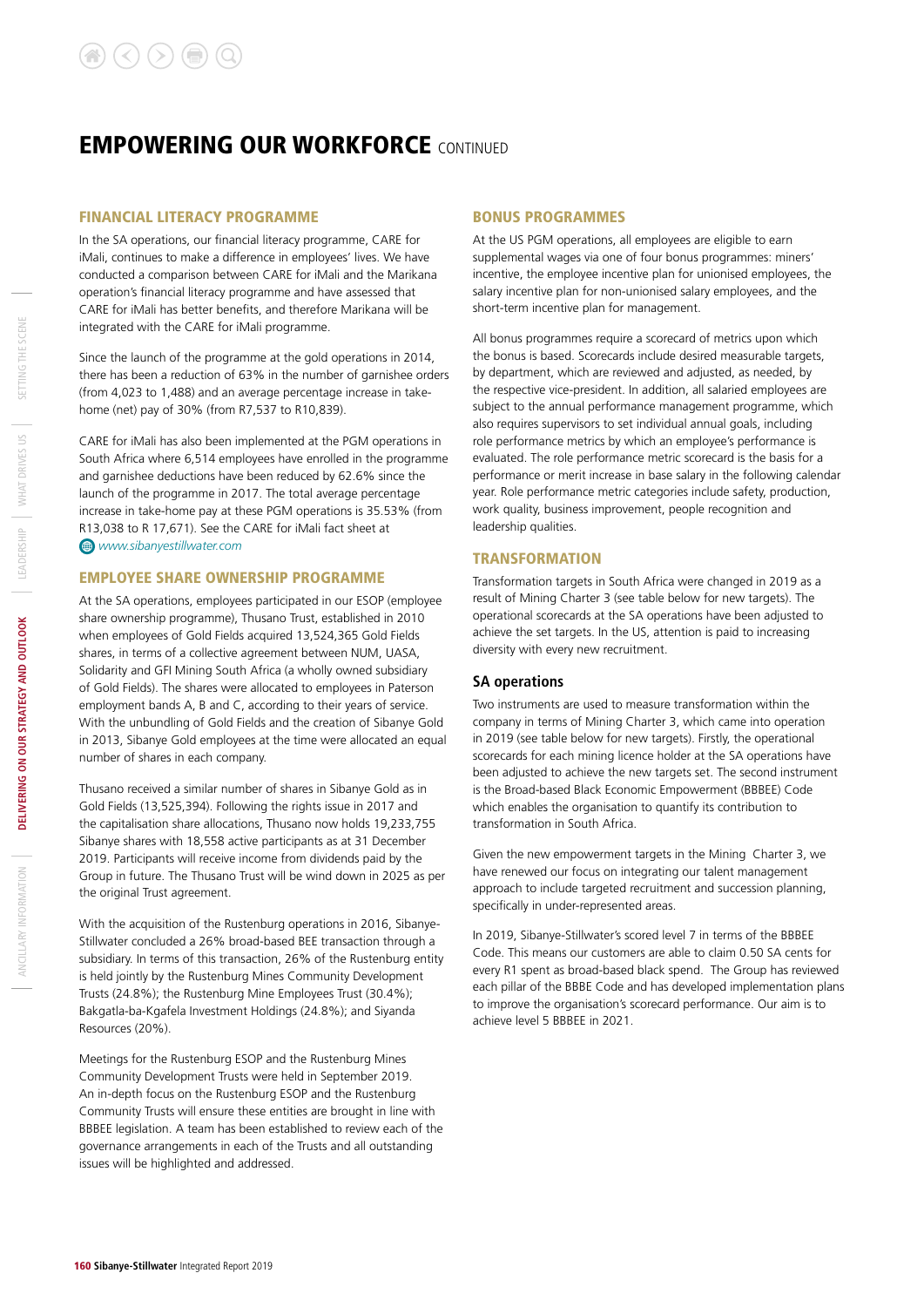|                            | Historically disadvantaged persons <sup>1</sup> |            | Historically disadvantaged females <sup>2</sup> |            |  |
|----------------------------|-------------------------------------------------|------------|-------------------------------------------------|------------|--|
| Category                   | Actual (%)                                      | Target (%) | Actual (%)                                      | Target (%) |  |
| Board                      | 45                                              | 50         | 40                                              | 20         |  |
| Executive management       | 38                                              | 50         | 20                                              | 20         |  |
| Senior management          | 43                                              | 60         | 41                                              | 25         |  |
| Middle management (E band) | 46                                              | 60         | 25                                              | 25         |  |
| Junior management (D band) | 52                                              | 70         | 43                                              | 30         |  |
| Core and critical skills   | 73                                              | 60         | 13                                              | 10         |  |
| Persons with disabilities  |                                                 | 1.5        | 4                                               | N/A        |  |

#### **SA operations employment equity by category as at 31 December 2019 (as per Mining Charter 3)**

*1 Historically disadvantaged persons excludes white males and foreign nationals but includes white females*

*2 Historically disadvantaged females are reflected as a percentage of historically disadvantaged persons in line with the definition in the Mining Charter*

Employment equity across the South African operations improved to 50% from 48% in 2018 while employment of women remained at 13%.

The Department of Labour fined Driefontein R1.5 million for employment equity non-compliance, which Sibanye-Stillwater contested. The labour court case is still pending as we await a court date to be set down.

#### GENDER DIVERSITY

We aim to establish a working environment, and instil a culture, that supports and proactively attracts women at all levels, and which accelerates gender equity through employee development and improved communication, promoting awareness and understanding of gender diversity and equity, and removing gender-related barriers. Every effort has been made to ensure that our human resources policies are gender-neutral.

We are addressing gender equity with the establishment of the SA operations working group, which has been tasked with developing strategies and policies to create an enabling environment and awareness of gender diversity.

Women representation in our workforce improved to 13% in 2019 with 9% of core mining roles held by women. A focus of succession planning is to increase female representation in middle management and in senior/executive management.

Sexual harassment is not tolerated as it violates our values and disrupts the workplace. As awareness and understanding of sexual harassment play a pivotal role in preventing sexual harassment in the workplace, regular awareness campaigns are conducted. Sexual harassment is also addressed in employee 'return from leave' refresher induction training. Our sexual harassment policy governs procedures to be followed in dealing with sexual harassment. A sexual misconduct unit of Protection Services handles all reported sexual harassment cases, with information from anonymous tip-offs or HR managers, and counselling is provided to affected employees. In 2019, one case of sexual harassment was reported at our SA PGM operations and two at our SA gold operations. One case was reported at our US PGM operations.

|                                |               |     | 2019        |               | 2018   |      |        | 2017 |        |    |             |               |
|--------------------------------|---------------|-----|-------------|---------------|--------|------|--------|------|--------|----|-------------|---------------|
|                                | <b>Female</b> | %   | <b>Male</b> | $\frac{9}{6}$ | Female | $\%$ | Male   | %    | Female | %  | <b>Male</b> | $\frac{0}{0}$ |
| <b>SA operations</b>           | 8,588         | 13  | 59,006      | 87            | 6.751  | 13   | 44,197 | 87   | 6,546  | 13 | 45,080      | 87            |
| SA gold operations             | 2,783         | 11  | 22.592      | 89            | 3,003  | 10   | 26,229 | 90   | 2,894  | 10 | 26,820      | 90            |
| SA PGM operations              | 4,235         | 11  | 32.868      | 89            | 2,742  | 15   | 15,954 | 85   | 2.701  | 14 | 16,208      | 86            |
| Regional services<br>and other | 1.570         | 31  | 3.546       | 69            | 1.006  | 33   | 2.014  | 67   | 951    | 32 | 2,052       | 68            |
| US operations <sup>1</sup>     | 167           | 9.3 | 1,622       | 90.7          | 139    | 9    | 1,487  | 92   | 121    | 8  | 1392        | 92            |
| <b>Corporate office</b>        | 31            | 46  | 36          | 54            | 26     | 47   | 29     | 53   | 25     | 45 | 30          | 55            |
| Group                          | 8.786         | 13  | 60.664      | 87            | 6.916  | 13   | 45,713 | 87   | 6692   | 13 | 46502       | 87            |

#### **Gender diversity of permanent employees (2019)**

*1 Includes services and other*

SETTING THE SCENE

ANCILLARY INFORMATION

ANCILARY INFORMATION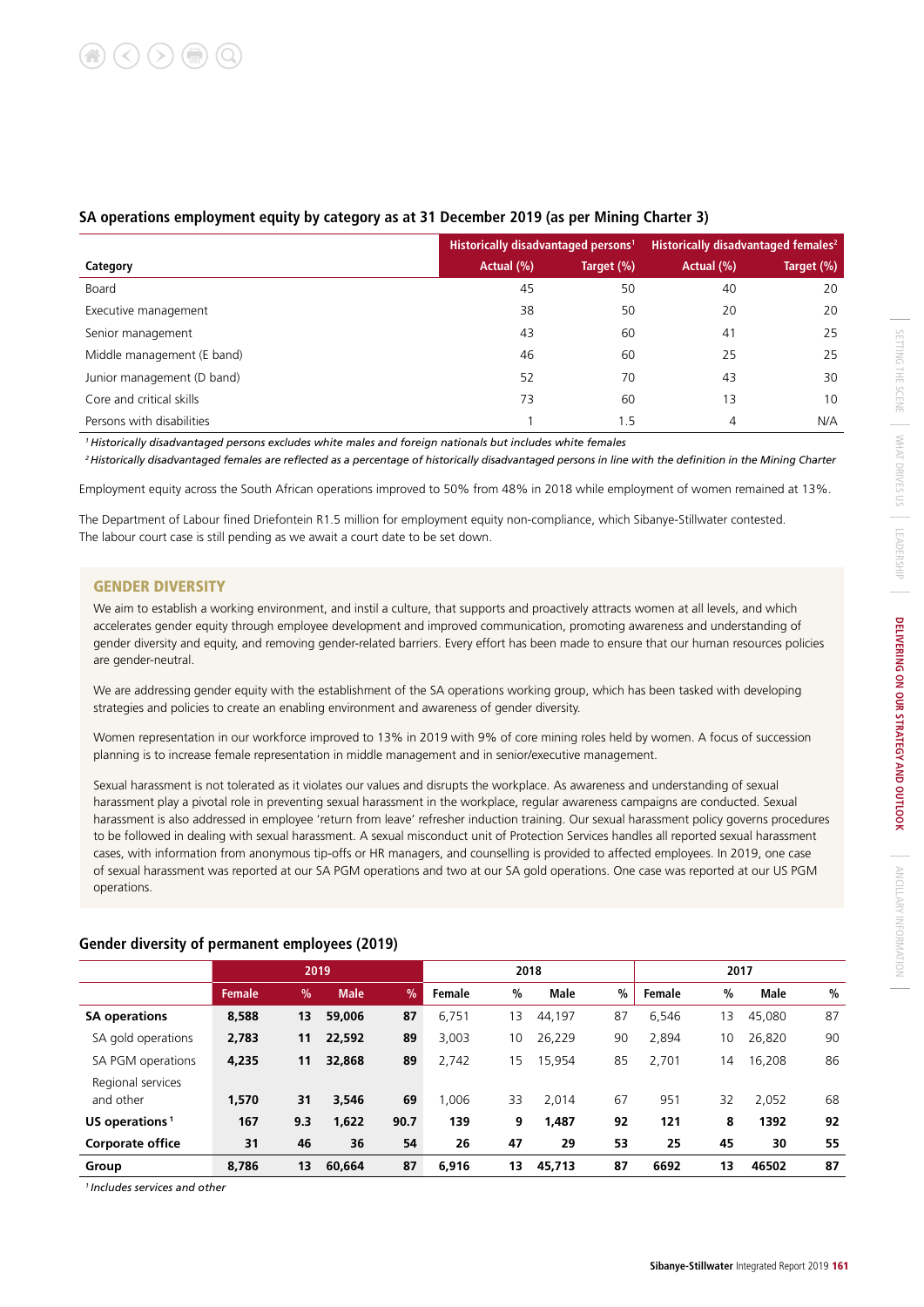#### **SA operations: recruitment by category**

|                                | 2019         |      |               |              |                   | 2018                     |       |      |    | 2017         |                          |    |       |      |               |              |      |    |  |             |  |  |
|--------------------------------|--------------|------|---------------|--------------|-------------------|--------------------------|-------|------|----|--------------|--------------------------|----|-------|------|---------------|--------------|------|----|--|-------------|--|--|
|                                | Gold         |      |               |              |                   |                          |       |      |    | <b>PGMs</b>  |                          |    | Gold  |      | <b>PGMs</b>   |              | Gold |    |  | <b>PGMs</b> |  |  |
|                                | <b>Total</b> | *WIM | $\frac{9}{6}$ | <b>Total</b> | *WIM              | $\frac{9}{6}$            | Total | *WIM | %  | <b>Total</b> | *WIM                     | %  | Total | *WIM | $\frac{0}{0}$ | <b>Total</b> | *WIM | %  |  |             |  |  |
| Management <sup>1</sup>        | 31           |      | 23            | 14           | $\qquad \qquad -$ | $\overline{\phantom{0}}$ | 38    |      | 13 | 28           |                          | 4  | 109   | 18   | 17            | 38           |      | 18 |  |             |  |  |
| Senior management <sup>2</sup> |              |      |               |              |                   |                          |       |      | 50 |              | $\overline{\phantom{0}}$ | -  | 14    |      |               |              |      |    |  |             |  |  |
| Core and critical skills       | 938          | 198  | 21            | 814          | 115               | 14                       | .840  | 359  | 20 | 678          | 117                      | 17 | .924  | 327  | 17            | 518          | 65   | 13 |  |             |  |  |
| Total                          | 970          | 205  | 21            | 828          | 115               | 14                       | 1,880 | 365  | 19 | 708          | 118                      | 17 | 2,008 | 345  | 17            | 710          | 128  | 18 |  |             |  |  |

*1 D and E lower positions*

*2 E upper positions and above*

*\* Women in mining*

#### **Women in core mining positions\* (2019)**

| <b>Group</b> | <b>SA operations</b> | US operations |             |  |
|--------------|----------------------|---------------|-------------|--|
|              | Gold                 | <b>PGMs</b>   | <b>PGMs</b> |  |
| 5,658 (8%)   | 2,248 (9%)           | 3,323 (10%)   | 87 (6%)     |  |

*\* Women in core mining reflects positions in mining and technical related areas* 

#### LOCAL EMPLOYMENT

A total of 79% of our SA workforce is made up of SA citizens. During 2019, the focus remained on recruiting from the surrounding communities close to our operations, resulting in some 89% of the new recruits at the SA operations being local recruits. A total of 81% of the SA gold operations' workforce was recruited locally while 98% of the workforce was recruited locally at the SA PGM operations.

#### **SA operations: origin of employees (2019)**

| <b>Province</b>   | Gold   | <b>PGMs</b> | <b>Services</b> | <b>Total</b> | $\%$           |
|-------------------|--------|-------------|-----------------|--------------|----------------|
| Eastern Cape      | 7,526  | 11,158      | 805             | 19,489       | 29             |
| Free State        | 2,781  | 1,390       | 562             | 4,733        | $\overline{7}$ |
| Gauteng           | 3,301  | 1,692       | 1,413           | 6,406        | 9              |
| KwaZulu-Natal     | 2,576  | 847         | 315             | 3,738        | 6              |
| Limpopo           | 731    | 1,841       | 293             | 2,865        | $\overline{4}$ |
| Mpumalanga        | 587    | 663         | 95              | 1,345        | 2              |
| North West        | 659    | 12,337      | 1,167           | 14,163       | 21             |
| Northern Cape     | 43     | 383         | 27              | 453          |                |
| Western Cape      | 14     | 19          | 17              | 50           | 0.1            |
| Non-South African | 7,157  | 6,773       | 422             | 14,352       | 21             |
| <b>Total</b>      | 25,375 | 37,103      | 5,116           | 67,594       | 100            |

#### **SA operations: citizenship of non-South Africans (2019)**

| <b>Country</b>                 | Gold           | <b>PGM</b> | <b>Services</b> | <b>Total</b> | $\frac{0}{0}$ |
|--------------------------------|----------------|------------|-----------------|--------------|---------------|
| Botswana                       | 206            | 22         | 13              | 241          | 0.4           |
| <b>DRC</b>                     | $\overline{2}$ | 3          | 1               | 6            | 0.0           |
| Germany                        |                |            |                 |              |               |
| Ghana                          |                |            |                 | 1            | 0.0           |
| Hong Kong                      |                |            |                 |              |               |
| India                          |                |            |                 |              | 0.0           |
| Lesotho                        | 3,110          | 2,209      | 228             | 5,547        | 8             |
| Malawi                         |                | 2          |                 |              |               |
| Mozambique                     | 3,192          | 4,396      | 115             | 7,703        | 11            |
| Namibia                        |                | 2          |                 |              |               |
| Nigeria                        |                | 2          |                 | 2            | 0.0           |
| Peru                           |                |            |                 |              | 0.0           |
| Swaziland                      | 636            | 89         | 49              | 774          |               |
| United Kingdom                 |                | 3          |                 | 3            | 0.0           |
| Zambia                         | 2              | 3          | 3               | 8            | 0.0           |
| Zimbabwe                       | 9              | 40         | 10              | 59           | 0.1           |
| <b>Total non-South African</b> | 7,157          | 6,773      | 422             | 14,352       | 21            |